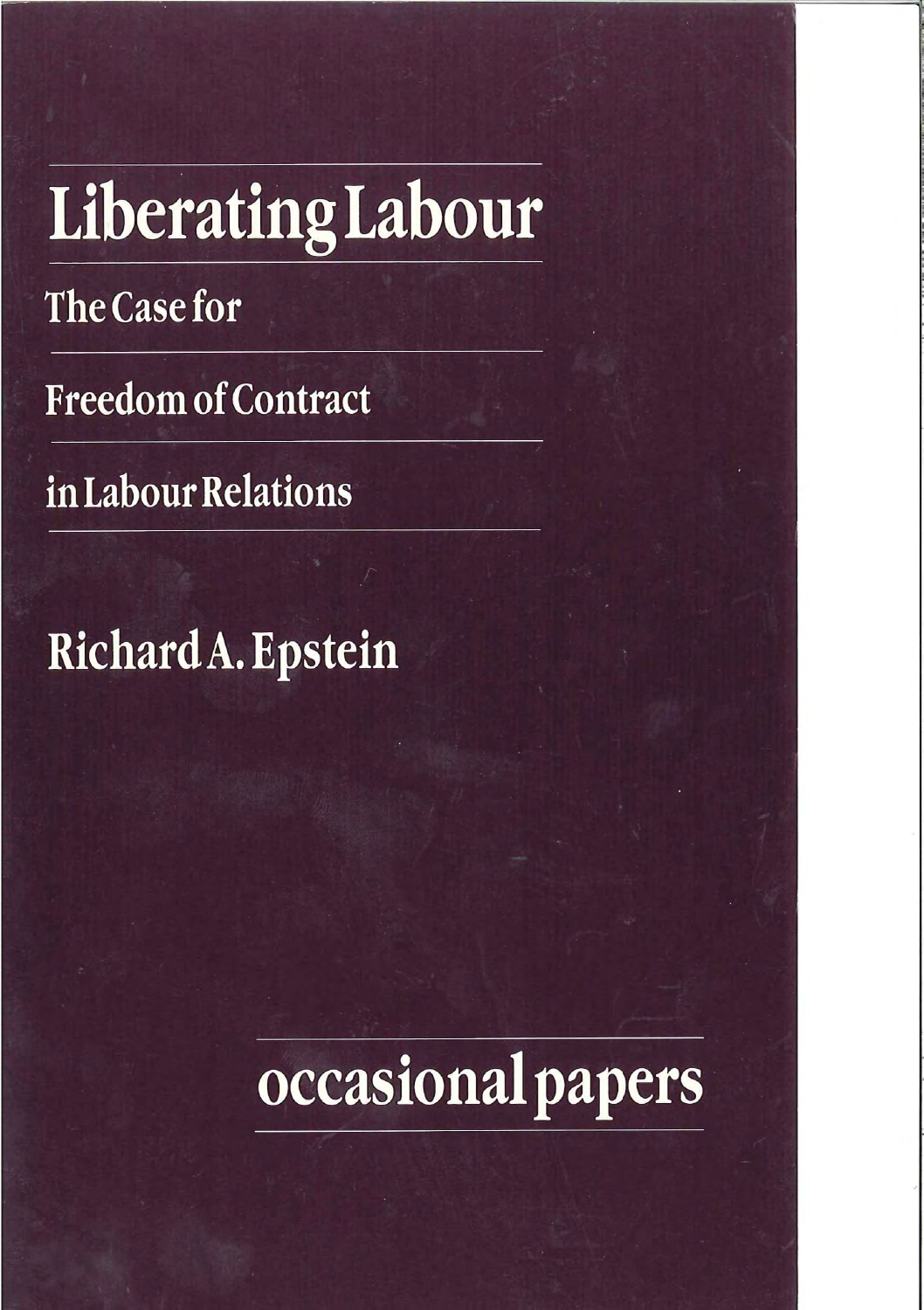#### THE CENTRE FOR INDEPENDENT STUDIES

The Centre for Independent Studies in Australia and New Zealand is a nonprofit independent economic and social research institute concerned with the principles underlying a free and open society. Much of the Centre's research is concerned with economics and in particular the role of the market and the price mechanism in registering individual preferences and allocating resources. Emphasis is placed on the potential role of voluntary processes in providing the services normally supplied by the compulsory methods of government.

An essential requirement for a healthy free society is that the development of ideas be unconstrained by fashion, orthodoxy or the 'politically possible' and that it takes place within society at large rather than being monopolised by the public sector or other dominant group. In encouraging competition in ideas, the Centre for Independent Studies:

- commissions and publishes research studies in a variety of formats
- sponsors conferences and seminars on topics of current and continuing public concern
- makes the results of its studies available to the general public.

The research work of the Centre is assisted by a Council of Advisers.

Membership of the Advisory Council includes:

|                    | Professor H.W. Arndt       |
|--------------------|----------------------------|
| Professor Ray Ball |                            |
|                    | Professor R.J. Blandy      |
|                    | Professor Geoffrey Brennan |
|                    | Professor Lauchlan Chipman |
|                    | Professor Kenneth Clements |
|                    | Professor David Emanuel    |
|                    | Professor Malcolm Fisher   |
|                    | Professor R.M. Hartwell    |

Professor F.A. Hayek Professor Warren Hogan Professor Wolfgang Kasper Professor Kenneth Minogue Professor R.R. Officer Professor Ross Parish Professor C.G.F. Simkin Professor Peter Swan Professor Geoffrey de O. Walker

The Centre is financed by sales of publications, and by voluntary subscriptions and contributions from individuals, organisations and companies.

> **Executive Director** Greg Lindsay

**Editorial Director** Michael James

Orders for publications and subscription enquiries should be addressed to:

#### The Centre for Independent Studies

PO Box 92, St Leonards, NSW 2065, Australia Telephone (02) 438 4377 Fax (02) 439 7310

Post Box 5776, Wellesley St. Auckland, New Zealand Telephone (09) 307 0933 Fax (09) 307 0948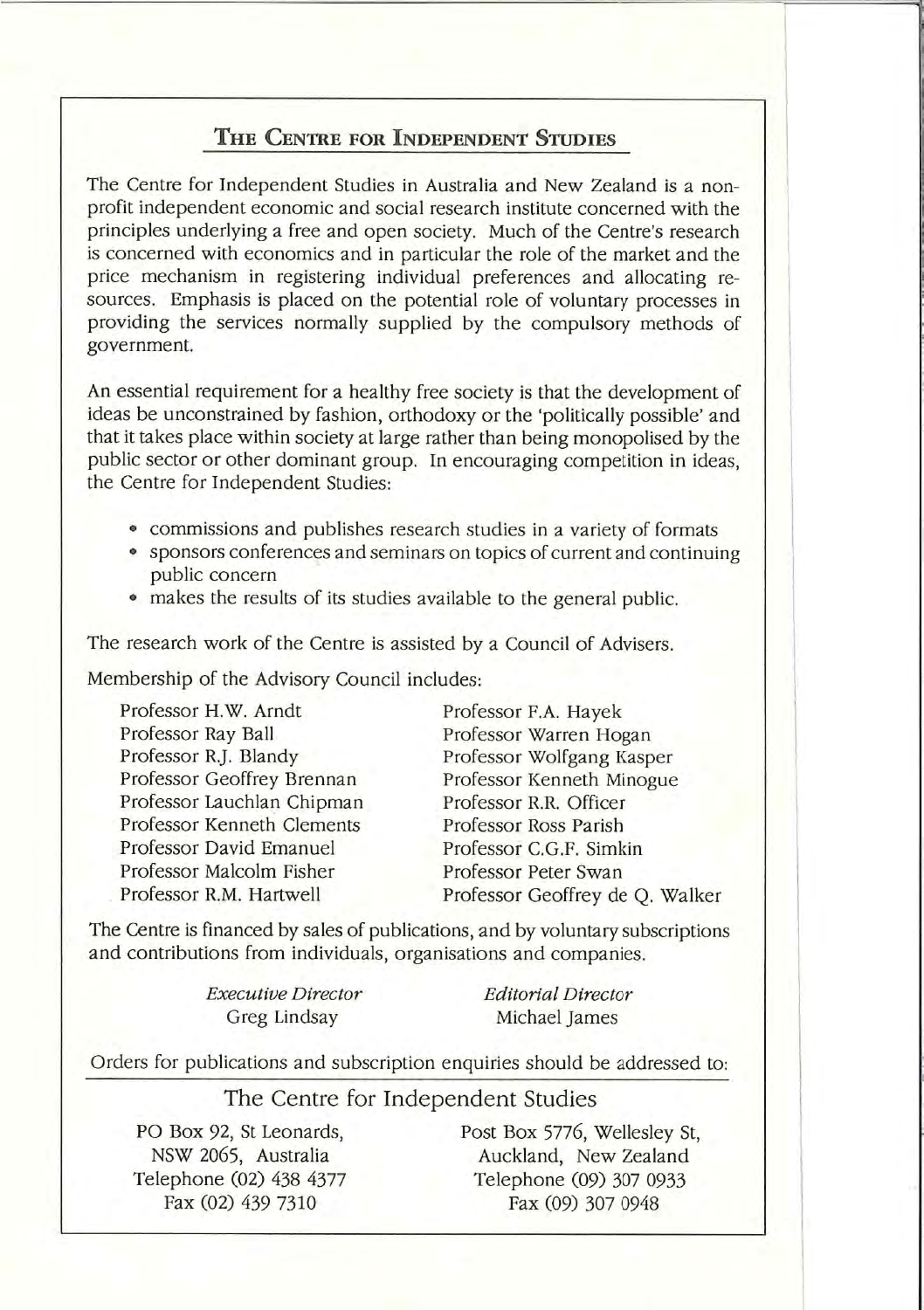# **Liberating Labour**

# The Case for Freedom of Contract in Labour Relations

**CIS Occasional Papers 36**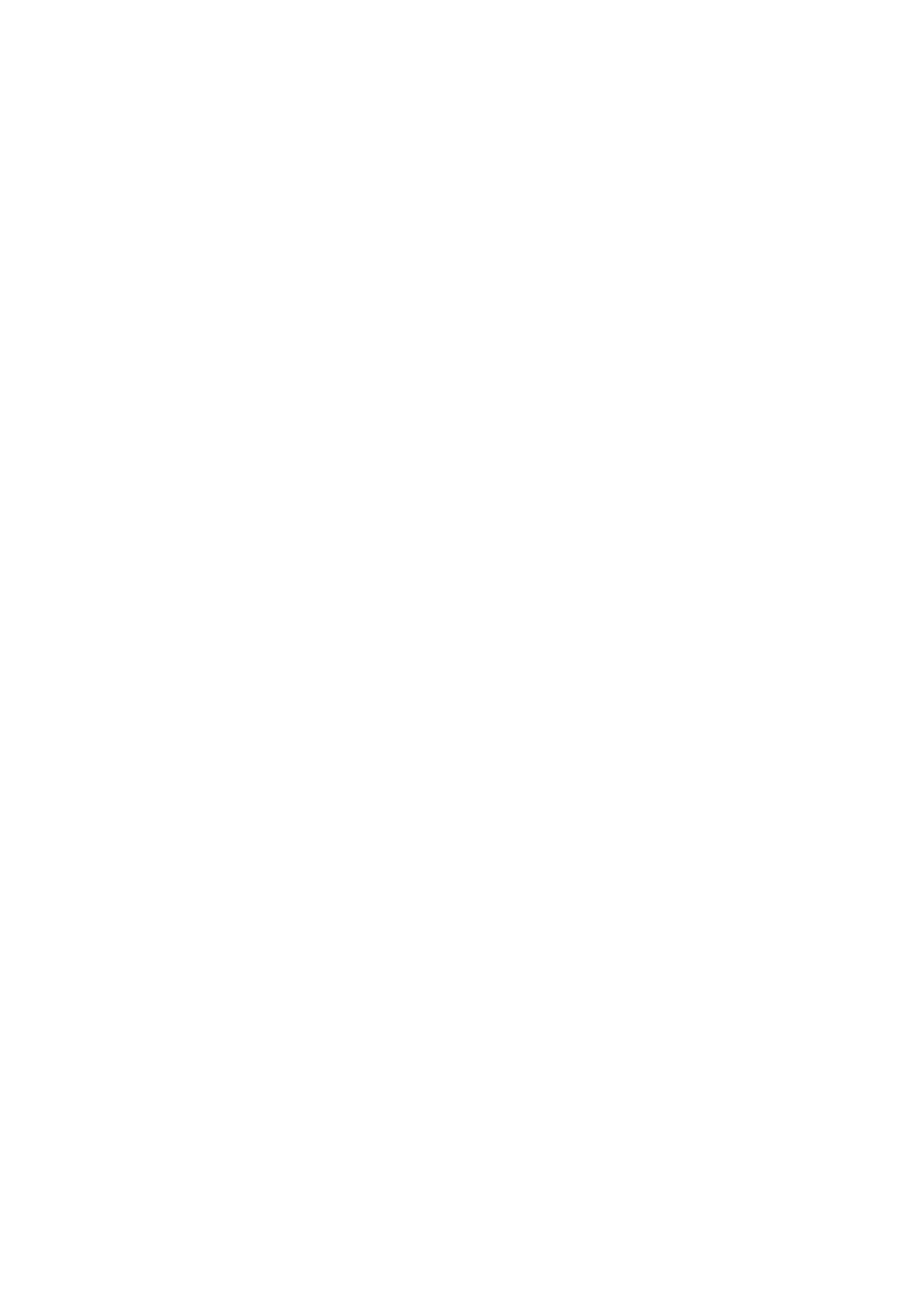# **Liberating Labour The Case for Freedom of Contract in Labour Relations**

**Richard A. Epstein** 

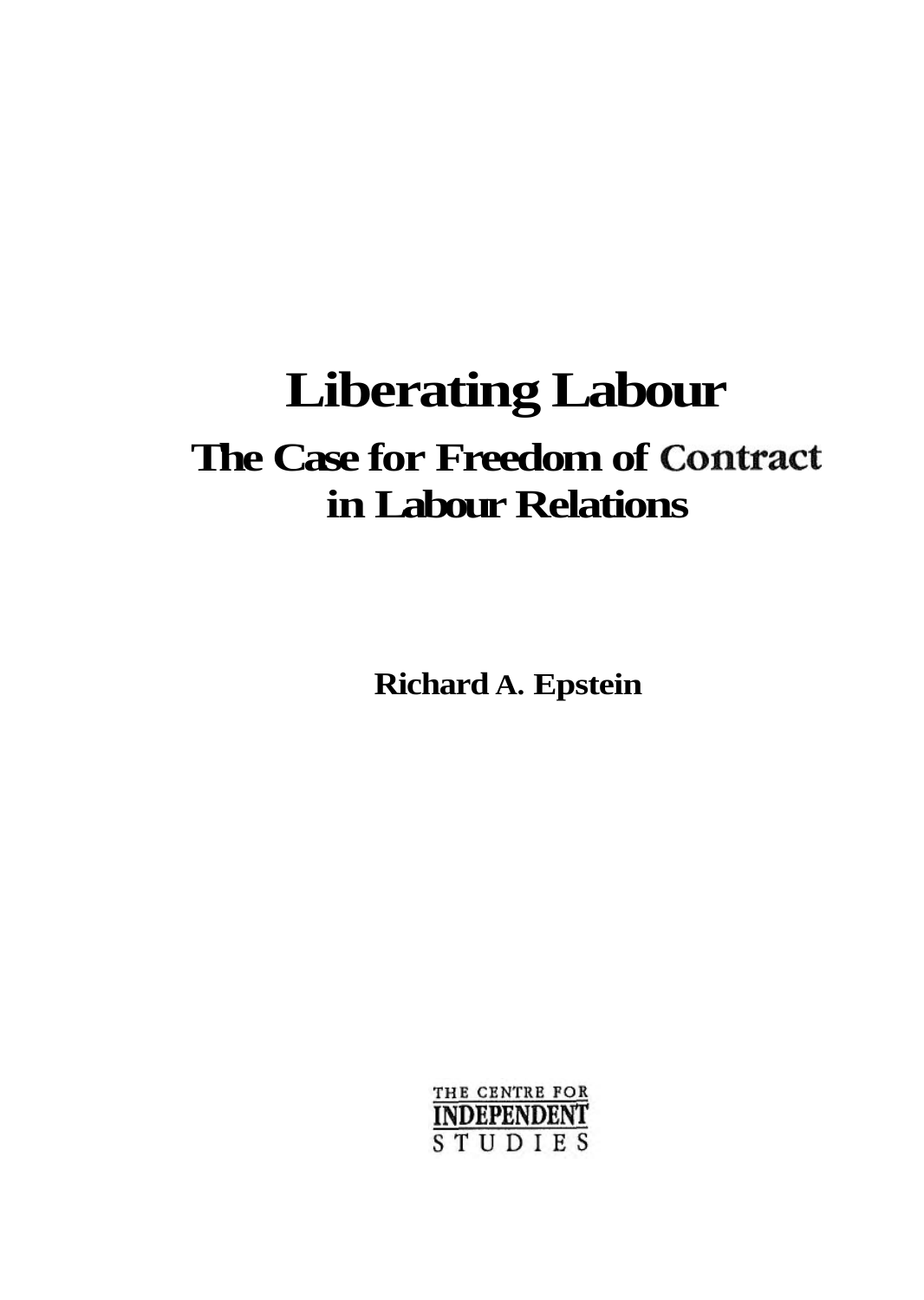Published August 1991 by

The Centre for Independent Studies Limited

All Rights reserved.

Views expressed in the publications of the Centre for Independent Studies are those of the authors and do not necessarily reflect the views of the Centre's staff, Advisers, Trustees, Directors or officers.

National Library of Australia

Cataloguing-in-Publication Data:

Epstein, Richard A. (Richard Allen), 1943- Liberating labour : the use of freedom of contract in labour relations.

ISBN 0 949769 70 3.

1. Industrial Relations - Australia. 2. Wages - Australia. 3. Collective Bargaining - Australia. 4. Arbitration, Industrial - Australia. I. Centre for Independent Studies (Australia). 11. Title. (Series : CIS occasional papers ; 36).

331.0994

O 1991 The Centre for Independent Studies Limited

Printed by Lindsay Yates and Partners Pty Ltd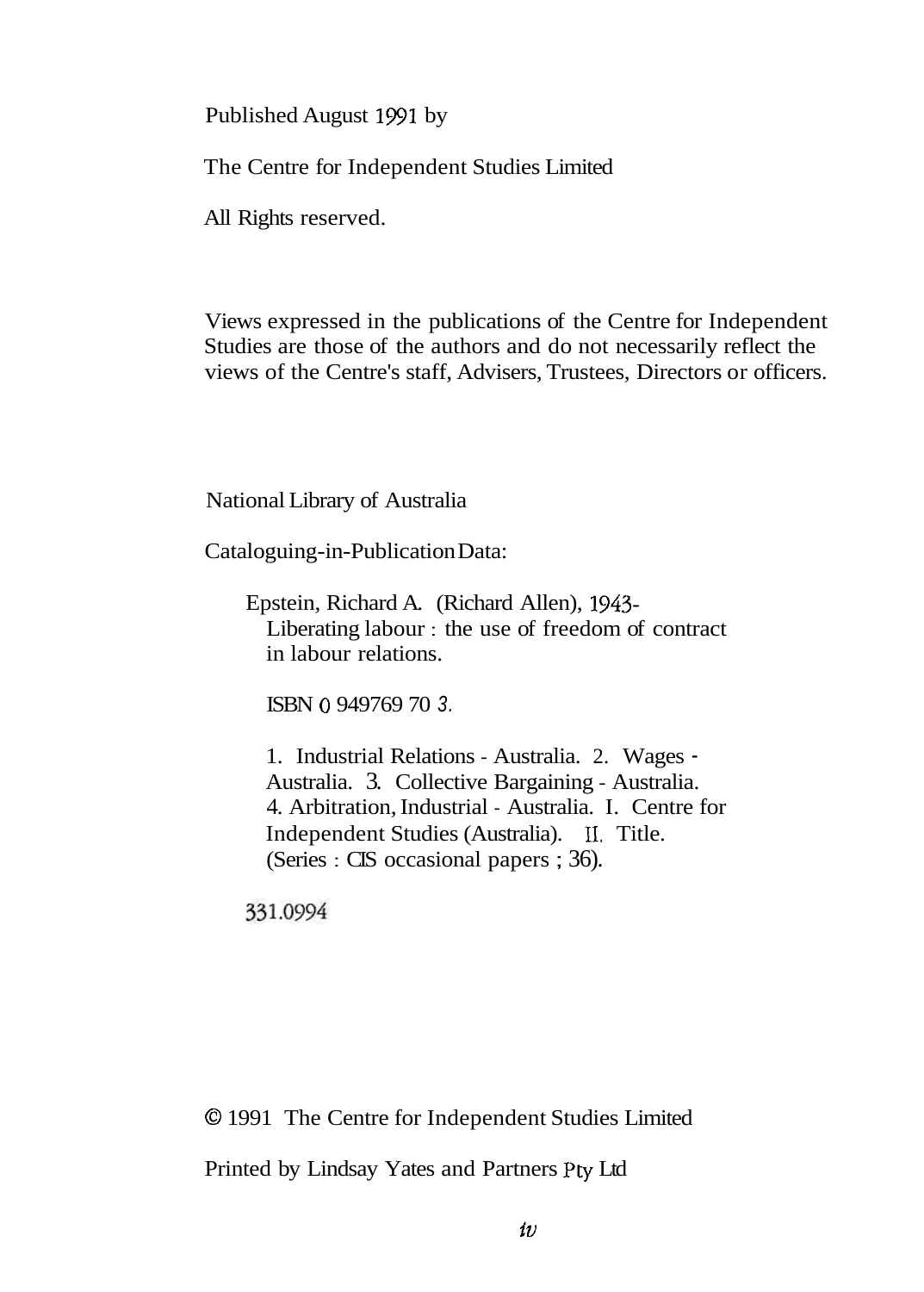his Occasional Paper springs from a CIS seminar that Richard Epstein gave in Auckland in July 1990. It was part of a speaking tour of Australia and New Zealand covering a wide range of issues such as professional liability, company law, natural resource management and comparable worth legislation.

The subject of this particular seminar was a timely one for both New Zealanders and Australians. Both countries then languished under regimes of labour law premised on concerns about 'exploitation' and 'unequal bargaining power' and the belief that labour was not, and could not be treated as, a commodity. The result in both cases was, in Professor Epstein's words, 'extraordinary bitterness, divisiveness and conflict' in employment relations, and the suppression of opportunities for the weakest members of the workForce. Both needed reminding of the opportunities and the mutual advantages associated with freedom of contract; that liberating labour was the key both to harmony in the workplace and to the prosperity of workers, especially the least advantaged of them.

In New Zealand at least, labour market law has since changed dramatically. The new Employment Contracts Act, implemented in May 1991, is founded, broadly speaking, on principles of freedom of contract. It abolishes compulsory unionism in favour of freedom of association, and removes the special rights and privileges that formerly gave unions the power to restrict entry into the labour market. It replaces old-style awards and agreements with employment contracts, to be freely negotiated and binding only on those who elect to be bound by them. For the first time in almost a century, workers and employers are being entrusted with the task of defining and managing their mutual relationships.

However, if the case that Richard Epstein makes here has been won in the broad sense, in some crucial areas his arguments are still poorly understood. The misapprehensions about 'unequal bargaining power' and 'exploitation' that he describes clearly remained in the minds of the Act's authors, with adverse effects. The process of negotiation remains regulated: employers and employees cannot, for example, elect to operate in either union or non-union shops. The terms of their contracts remain regulated: the Act requires all employment contracts to contain personal grievance and dispute procedures; and contracts-at-will, which Professor Epstein shows to be the basis of any free contracting regime, are effectively proscribed. Labour law remains outside the primary jurisdiction of the civil court system; instead, employment contracts come under the jurisdiction of a new Employment Tribunal and Employment Court. As Professor Epstein explains, such purported protections are likely to cost workers far more than they benefit from them.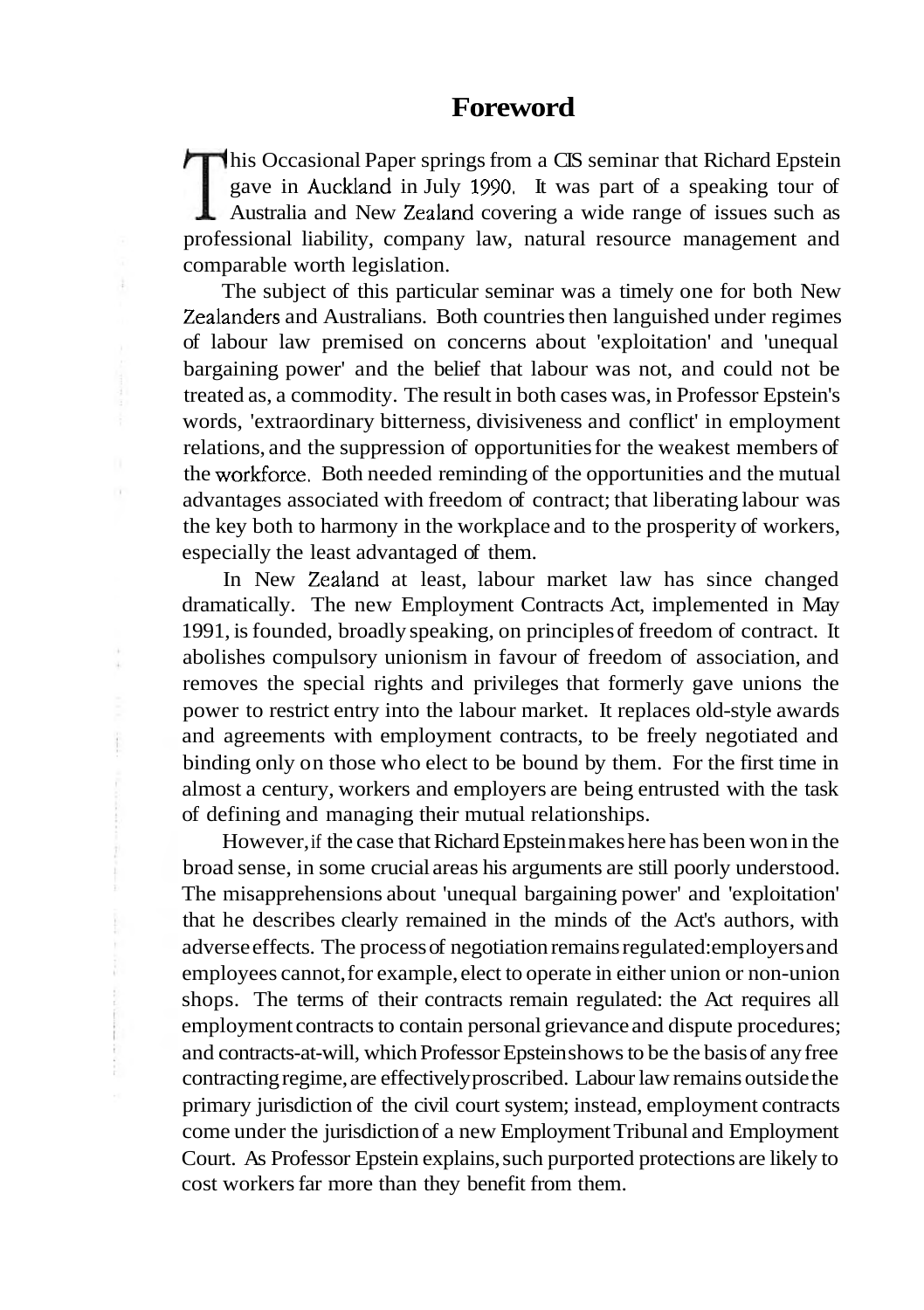#### *Penelope Brook*

In Australia, arguments for labour market reform have so far been focused on achieving 'enterprise bargaining': breaking down broad industrial and occupational awards to enable terms and conditions to be set at the level of the individual enterprise or workplace. This approach is at odds with true freedom of contract; instead, one 'preferred' form of mandated collective bargaining is simply replaced by another, with workers and employers still denied the freedom to choose other options. Decentralisation of collective bargaining is no guarantee against tyranny, barriers to entry and suppression of choice.

In both countries, then, Richard Epstein's demonstration of how a failure to understand the fundamental nature of employment relationships leads us to legal restrictions on opportunities and incomes, remains pertinent. So does his reminder that, to write 'good' labour law, we require an understanding, first of all, of the cooperative nature and wealth-creating power of market institutions, and of why the liberty of workers is necessary for these institutions to work. The focus of labour law would then be on the key elements, described by Professor Epstein, of self-ownership on the part of workers; contract law protections against duress, fraud, misrepresentation and the abuse of incompetence; and tort law protections against breach of contract. The practical guide to championing liberty that he offers in this paper will be a succinct and eminently useful resource for all those interested in labour market policy in Australia and New Zealand for some time to come.

#### **Penelope J. Brook**

#### **About the Author**

**Richard Epstein** is the James Parker Hall Distinguished Service Professor of Law at the University of Chicago, where he has taught since 1972. Since 1985 he has been a member of the American Academy of Arts and Sciences and a Senior Fellow of the Center for Clinical Medical Ethics at the University of Chicago Medical School. He served as editor of the *Journal of Legal Studies*  from 1981 to 1991, and is now an editor of the *Journal of Law and Economics.* His books include *Cases and Materials on Torts* (5th ed., 1990), *Takings: Private Property and the Power of Eminent Domain* (1985), and *Modern Products Liability Law* (1980). His book 'Forbidden Grounds: The Case Against Employment Discrimination Laws' is scheduled for publication in early 1992. His article 'Product Liability: An American Evolution Without a Stable Political Solution' was published in the Summer 1990 issue of *Policy.*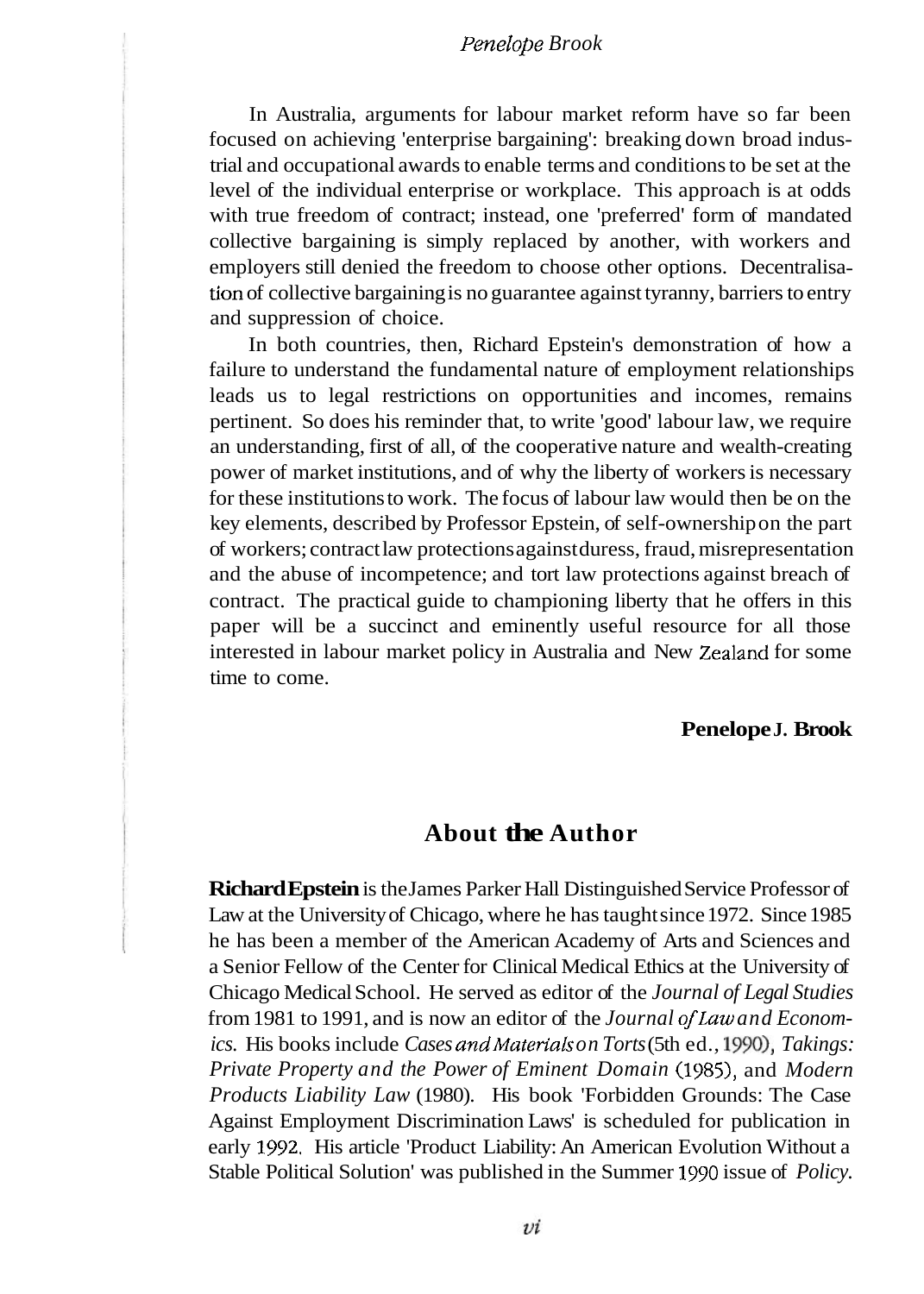# Liberating Labour **The Case for Freedom of Contract in Labour Relations**

### **Richard A. Epstein**

**M** y topic is labour reform and liberating labour. It seems very clear<br>that there has been a major transformation in systematic thought<br>about labour reform. There was a time, a long time ago, when<br>the basic common law pri that there has been a major transformation in systematic thought about labour reform. There was a time, a long time ago, when the basic common law principles of property, contract, and tort were thought sufficient to handle the many different kinds of labour relations.

Towards the end of the 19th century, starting perhaps in the 1880s and moving through World War I, these principles were displaced, first in Britain and New Zealand, and then, after the war, in the United States as well. Why did a system that held sway for so long go into such a profound period of eclipse? One possible explanation would be a political one. All these countries are now democracies. **A** crude estimate reveals that in each country there are more workers than employers. So, to the extent that the economic realm is dependent on the political realm, one would expect to see very powerful pressures moving in the direction of collectivism.

But that explanation is rather too facile. Employers, on the other side, have enormous advantages when they deal in political markets: their small numbers give them greater cohesion and they often are able to bring greater wealth to their political campaigns. So, if you are trying to understand labour reform as a simple clash of political wills, you cannot explain why the collectivist view triumphed so completely.

**A** more complex explanation contains another dimension. The state is made up not only of employers and employees. There are third parties, many of whom are uncommitted to one side or the other. These parties may well be lured by trading votes and tempted by coalition. But, in many cases, the uncommitted may respond to what they think to be the dominant and sound intellectual trends of the time.

In the British Commonwealth and the United States from the turn of the century to around 1950, the argument in favour of collective control over labour markets seemed more persuasive than the opposite argument at an academic and intellectual level. To understand the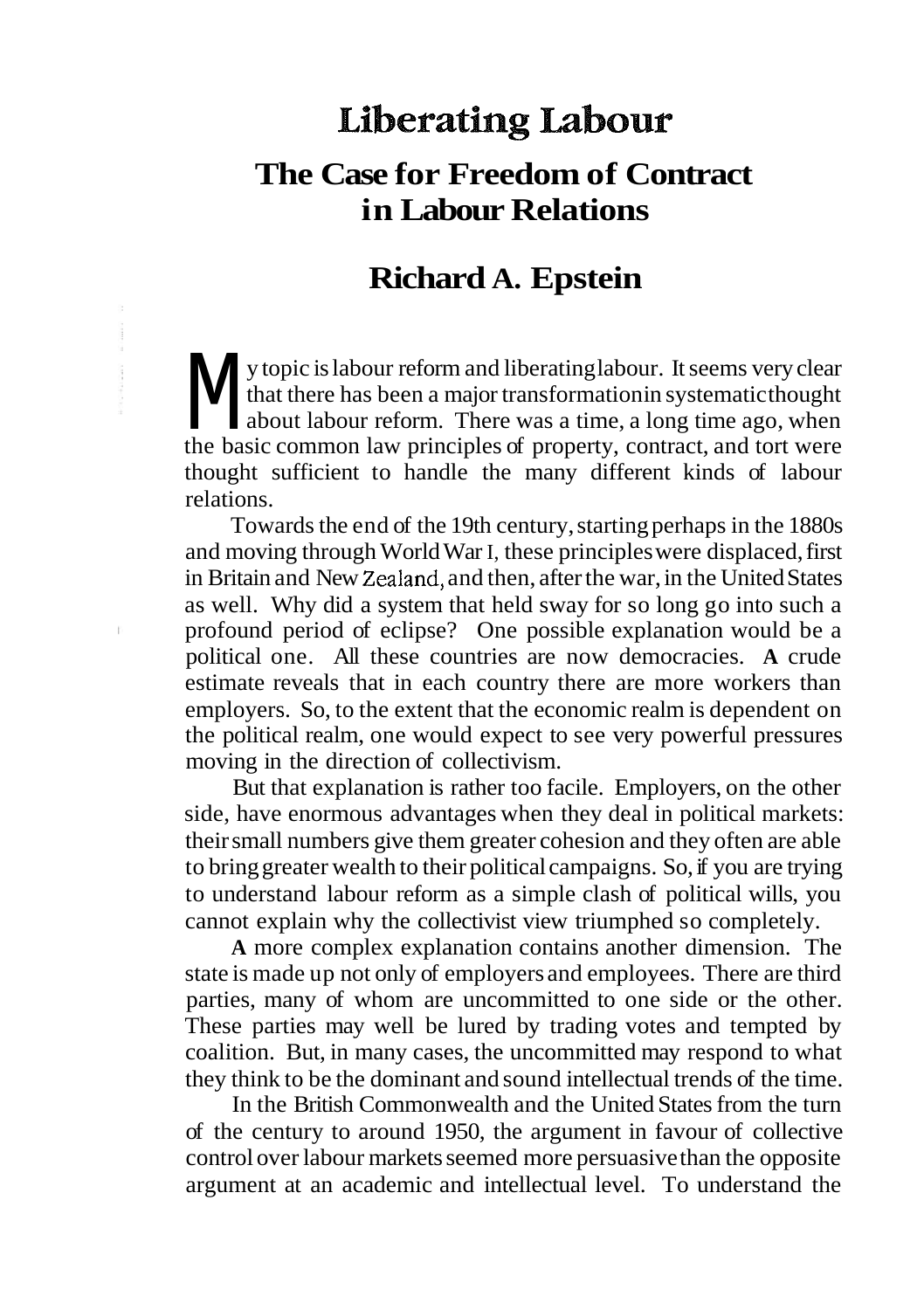#### *Richard A.* **Epstein**

overall situation, one has to go back to the arguments that were thought to be decisive, review them, and see what, if anything, was right about them and what was wrong with them.

Any kind of major and fundamental change in labour relations here in New Zealand, or anywhere else, is going to have to rest on intellectual foundations, which should be made as powerful and complete and accurate as rational thought can make them.

The easiest way to start the analysis of labour law is to begin with a simple development of the common law system, and its two cardinal principles applicable to labour relations. One was the principle of freedom of contract between employers and employees. This said, essentially, that the terms of a contract were to be determined by the private parties to each agreement as they saw fit. So long as there was no duress, so long as there was no fraud, no misrepresentation and no incompetence, any bargain was permissible.

The second principle was one of tort law which said that if a private contract had been concluded, no third party, such as a labour union, could knowingly induce one of the two parties to that relationship to breach it to the detriment of the other.

That is a very simple set of laws. If you were to try to inscribe it in the statute book today you could probably do so, not in volumes, but in pages: two or three would probably be sufficient to restore the basic legal position to what it was before 1900. Yet that simple edifice did not last, but was overwhelmed. What kinds of arguments turned the tide?

#### **Power, Wealth and Monopoly**

Let me review a couple of them. The first argument is that one cannot trust an ordinary contractual regime in a labour market because the result is eminently predictable and socially unfortunate. **An** employer is said to have great wealth and considerable cunning. **An** unorganised worker in a labour market is said to be possessed of neither. The contract, therefore, is said to have an inexorable and single result: the exploitation and domination of one class by the other, so that some form of equality imposed by law, some type of protection of employee interests, is necessary to redress the bargaining imbalance. Time after time, one hears complaints of exploitation and inequality of bargaining power as a major reason why labour negotiations cannot be left to the ordinary interplay of market forces.

In order to understand what is wrong about this conception, it is important to grasp exactly the way in which bargains work, and to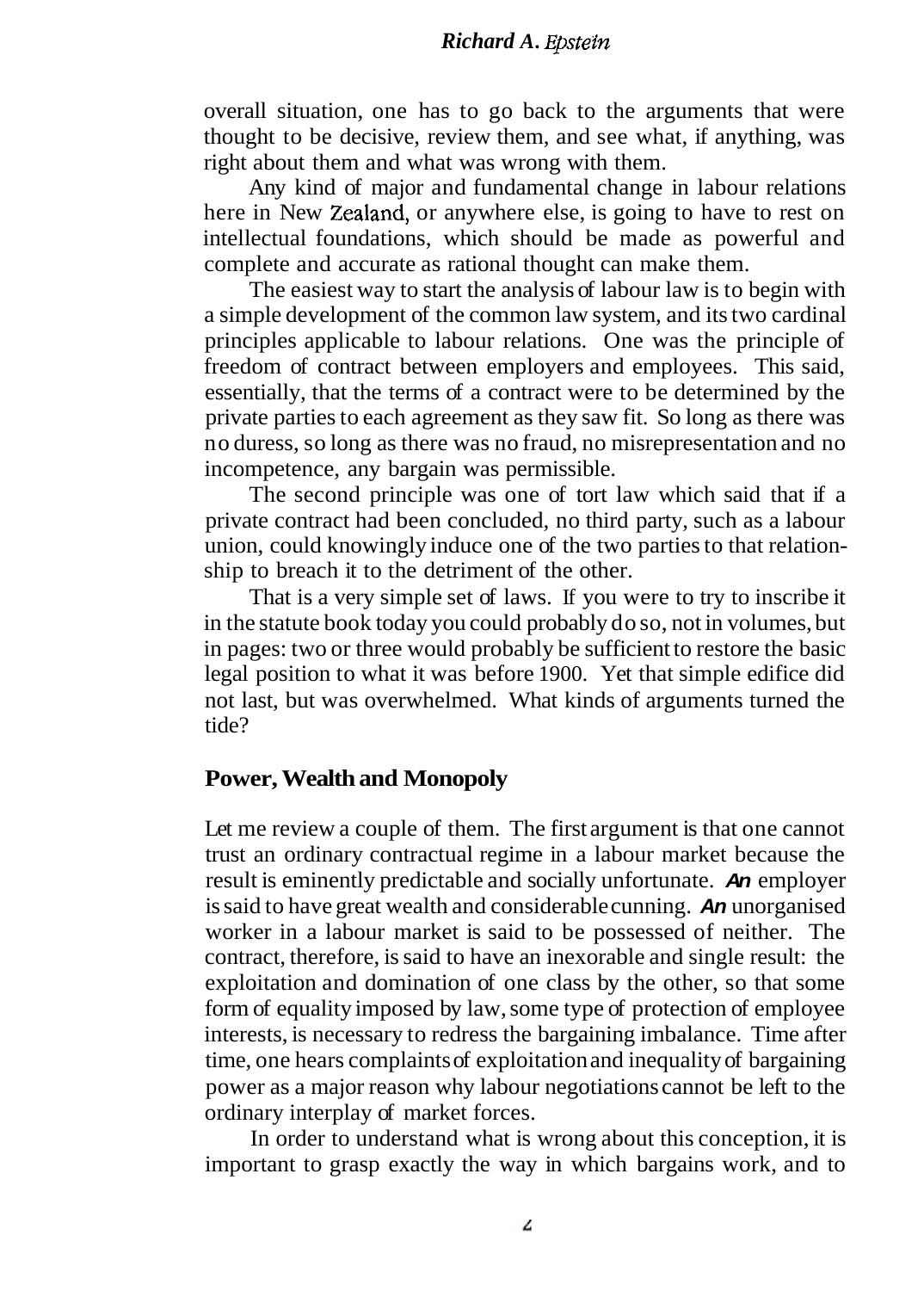disaggregate two different conceptions that sometimes go under the name df market power. On the one hand, it could be said that market power' is synonymous with wealth. On the other, it could be said that market power is synonymous with a lack of rivals on your side of the market. The first conception is mistaken, and the second is accurate. But they are often not distinguished carefully in debate.

As for the first of these two conceptions  $-$  wealth as power  $$ there is an old joke that shows how wealth need not be an asset in market negotiations. It is short, so I will tell it in a sentence. The question is put: 'How do you make a Texas millionaire?' Everybody thinks hard, but the answer is easy: 'You start with a Texas billionaire!' The point of that bit of humour is that if you have a lot of money and do not know what you are doing with it when you enter a marketplace, you may easily lose it by trying to corner the silver market, Texas style, or by trying to engage in worthless real estate speculation. Wealth is not the same as acumen. People with lots of wealth and little acumen soon find themselves patsies for everybody else's blandishments and advances. That is a problem one has to face in negotiating with employment markets as well.

There is another way to raise the central point. Assume you have a perfectly rational employer who is out to, and can, maximise his gain through contracting. Assume also you have a worker whose income is relatively low. Under what terms should we expect to see the bargain take place? The modern theory of economics says the conception of 'exploitation' is misguided if it assumes that, after the contract is formed, the employer will be better off and the worker worse off than they were before the contract was concluded.

The explanation for that result is stunningly simple: why would anyone enter a voluntary arrangement that leaves him or her worse off than before the contract was formed? The basic intuition about contracts, at least within the framework of a market system, is that the metaphor of exploitation in many cases is misguided: that, in contrast, the right metaphor is one of mutual advantage through trade. The wealth of the two parties may be wildly unequal before the transaction starts, but to the extent that exchanges are undertaken, **both** sides will be able to advance. The great preoccupation with distributional starts, but to the extent that exchanges are undertaken, **both** sides will<br>be able to advance. The great preoccupation with distributional<br>concerns — who is going to get what out of the exchange — too often leads to suppression of the entire mechanism of exchange that is responsible for the basic creation of wealth.

So the idea of exploitation, if it is thought to be an analogy to theft and oppression, is a misguided one. The requirement for individual consent for labour contracts stands as a strong bulwark against any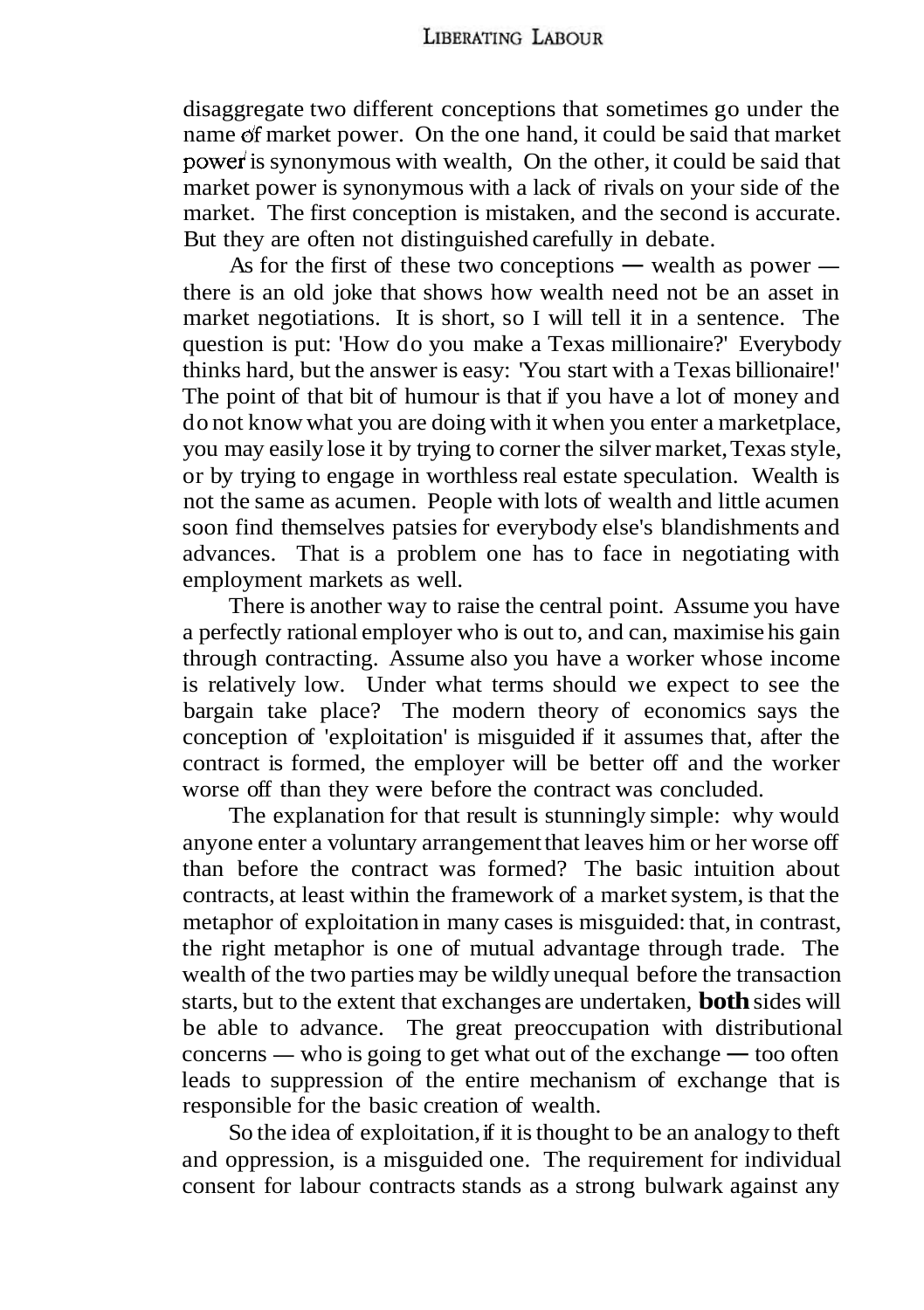form of exploitation.

But then it is also said that labour contracts are undermined by an inequality of bargaining power, closely associated with the idea of exploitation. That notion is wrong as well. The underlying reason is a bit formal and technical, but can be summarised in the following, fairly simple way.

Let us assume that we really believed there was an inequality of bargaining power. Let us assume we had an employer who was entitled to 'dictate' the terms of trade in the marketplace. What would we expect the contract to look like? The answer is that the employer would never stop pressing his advantage. If it turned out the employer could dictate terms, why would he offer a wage of \$10 if he could drive it down to *\$9;* and why would he settle for *\$9* if he could drive it down to \$8? The logic of a dictation, the logic of inequality of bargaining power necessarily says there is no reason for the employer to stop until he has extracted the last bit of advantage. That means, in effect, people are going to work for zero wages.

Of course, since these employers are so well endowed, the theory of dictation means when workers go into the product market to buy goods and services, they are going to have to pay an infinitely high price to acquire any goods, at least if product sellers also possess an inequality of bargaining power. There is, in a word, no stable or discernible equilibrium with wages for services or, for that matter, prices for goods.

The truth of the matter is that long before labour regulation we observed positive wages and limited prices with respect to goods. Indeed, what you earned was an effective limitation on what you could hope to purchase, that is, a budget constraint. So the idea of inequality of bargaining power, the idea of dictation as a means for employers to work oppression has to be wrong. What then does inequality of bargaining power mean? There is a better way to explain it. Many contracts between workers and employers endure over a long period of time. In many cases, the employer will have some special advantage from dealing with a familiar and trusted employee. By the same token, an employee will have an advantage from dealing with a familiar and trusted employer. Thus, even if you observe labour contracts terminable at will, it does not follow that they will be terminated as a matter of course at the end of each working day.

The question of inequality of bargaining power, then, is enormously technical. It essentially asks the question: when there are special gains from trade, that is, supra-competitive returns, to be shared by two individuals, who gets the lion's share: the employer or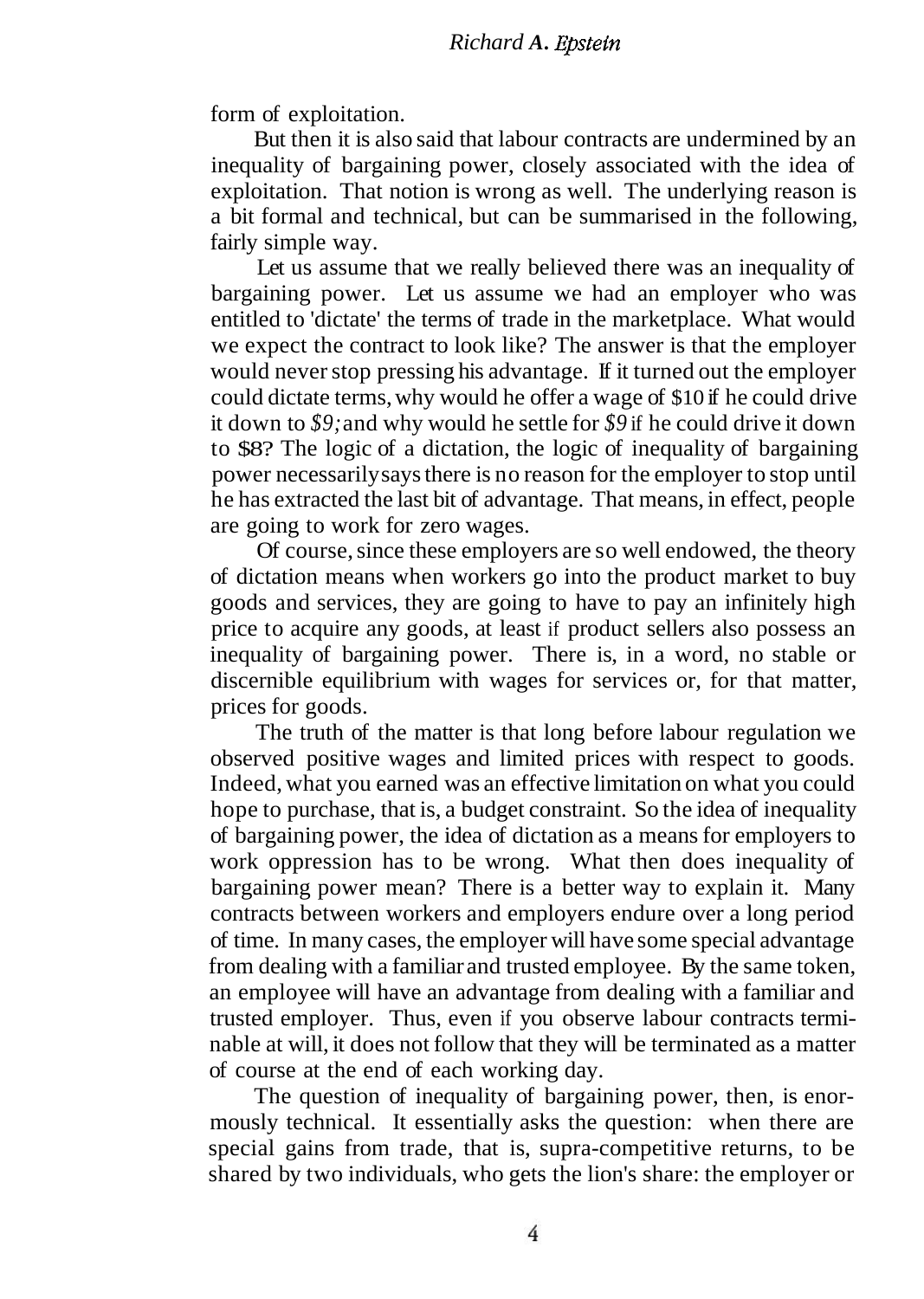the employee? The short answer is that nobody can be sure how the gains divide in this situation. But one thing is clear: you can count on both sides getting at least a competitive return, one for capital and the other for labour.

The question of inequality of bargaining power goes **not** to the issue of how you divide up the meat, **only** to the question of dividing up the gravy. So if you are trying to figure out what is going on in issue of how you divide up the meat, **only** to the question of dividing<br>up the gravy. So if you are trying to figure out what is going on in<br>labour markets, it is the second definition of market power — the lack<br>of simple labour markets, it is the second definition of market power  $-$  the lack of rivals  $-$  that is critical. There are very powerful forces in these marketplaces that determine what wages will look like. The key variable that ensures stability has nothing to do with muscle or oppression, but with thick (deep) markets on both sides of the transaction, with lots of employers competing and bidding up wages, and lots of workers, on the other side, bidding them down. Individual workers have to take wages offered to them, but individual employers have to face an equally demanding constraint. Whatever the market wage, an employer who offers anything lower, however rich he is, will find himself short of the employees necessary to keep on with the business.

#### **Is Labour Above Commerce?**

A further argument one hears in connection with labour markets is often put in heroic terms. It was embodied in the Clayton Act of 1914 in the United States and has been repeated throughout the Western world. The argument is that labour is simply not an article of commerce to be traded like any other.

There are some very great difficulties with this argument, some of which are descriptive and some normative. The first point is that, if labour is not an article of commerce, then what is it? One answer might be that labour is 'sacred': it's outside the mainstream of commerce, much like religious institutions. But such a regime would be ruinous, not only for future employers, but also for labouring men and women. For if labour is outside the scope of commerce, it cannot be sold on any terms at all, even those that give an employer a super-competitive return. Making labour sacred is to prevent it being traded at all. Yet no one thinks we're better off without any trading.

Descriptively speaking, this metaphor overstates the case. Everybody is willing to trade labour; the only question is: what are the terms on which it will be traded? It is clear that labour will be traded on terms different from other kinds of commodities mainly because people are willing to sell themselves, or their services, by the hour but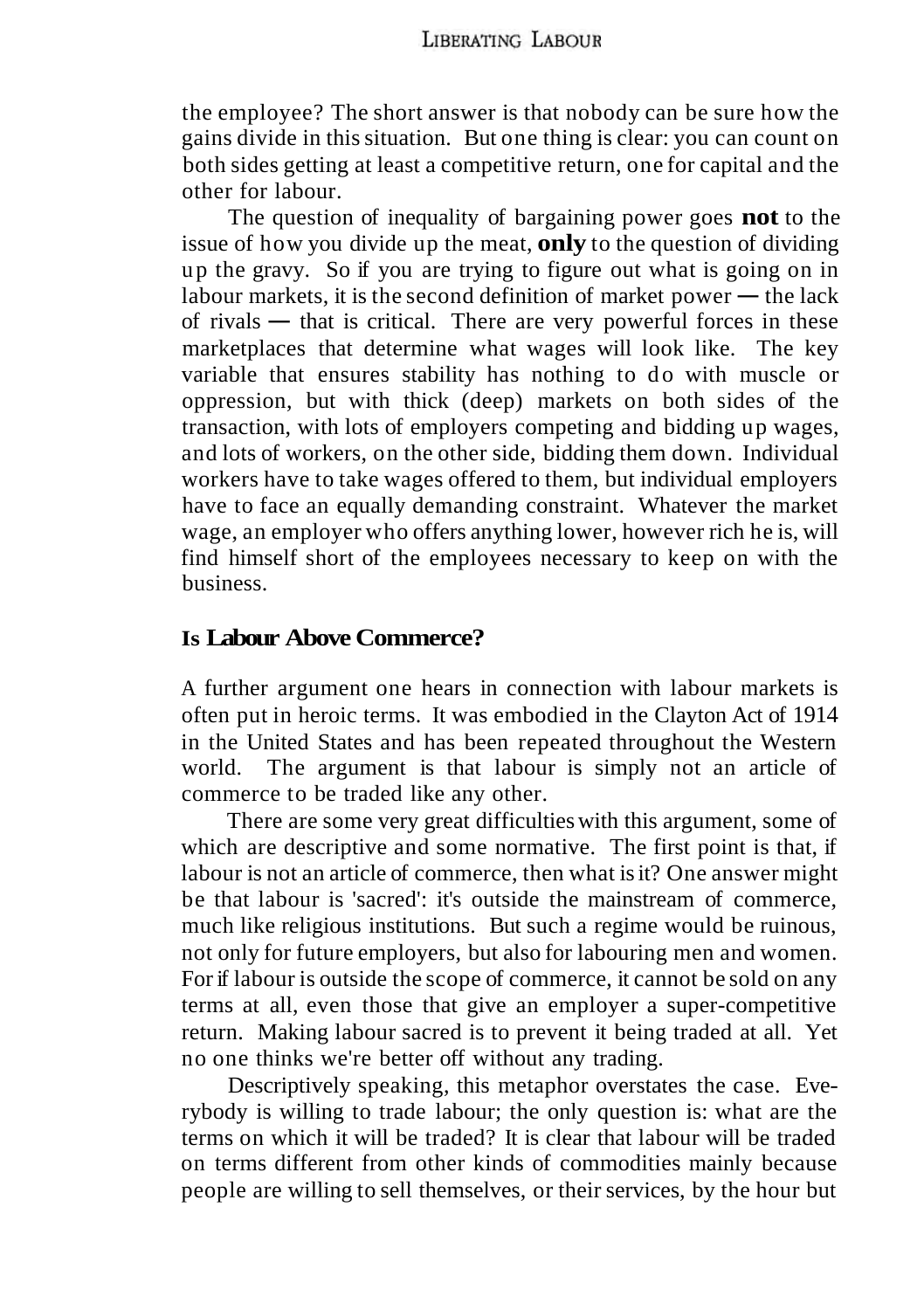#### *Richard A.* **Epstein**

are not willing to sell themselves into slavery. In dealing with ordinary goods, however, with houses and other kinds of real estate, an outright sale that changes ownership from one side to the other is perfectly appropriate. One does not have to rely on external conceptions of what is and is not a commodity for trade to make a judgment that people acting in ordinary markets trade in labour on different terms from those on which they trade in goods and in land.

Normatively, once one decides that labour is something other than a commodity, what should one do? It is clear you are not going to keep labour off the market altogether. It is then possible to adopt only one response: you decide labour will not be traded in competitive markets, but will, instead, be traded in monopolistic markets, typically through a trade union that can bargain collectively on behalf of all workers in a firm or even an industry, including those workers who do not wish to join in but would rather bargain individually.

What are the consequences of not trusting competition to generate high wages and productivity? It is moving to another system, one What are the consequences of not trusting competition to generate high wages and productivity? It is moving to another system, one with a single union and, in many cases — particularly in New Zealand erate high wages and productivity? It is moving to another system, one<br>with a single union and, in many cases — particularly in New Zealand<br>with its national awards — a single organisation representing employ-<br>and interact ers' interests as well. Here, two kinds of difficulties occur. One has to do with the bargaining problems that exist under a collective bargaining arrangement, and the other with certain kinds of protective legislation that may apply to all individual employees. Minimum-wage laws and unjust-dismissal laws are, perhaps, the most prominent examples of this sort of legislation.

#### **Some Effects of Monopoly in Labour Markets**

One of the things that characterise labour negotiations in any system of collective bargaining is extraordinary bitterness, divisiveness, and conflict. Is this kind of bitterness necessarily endemic to the relationship between employer and employee, or is it a function of the governing rules that structure the negotiations that take place? There is nothing about the employer-employee relationship that requires it to be resolved by bitter and divisive class conflict. The problem arises because monopoly positions are introduced by legislation on both sides of the market. Note the contrast. When you are dealing with a straight competitive situation, all employees take a market wage and all employers take that same market wage; the only choice either side has is to take it or leave it. There is no individual leverage that any party has, no political intrigue that any party could mount, to improve the position beyond what either party can get in ordinary market trans-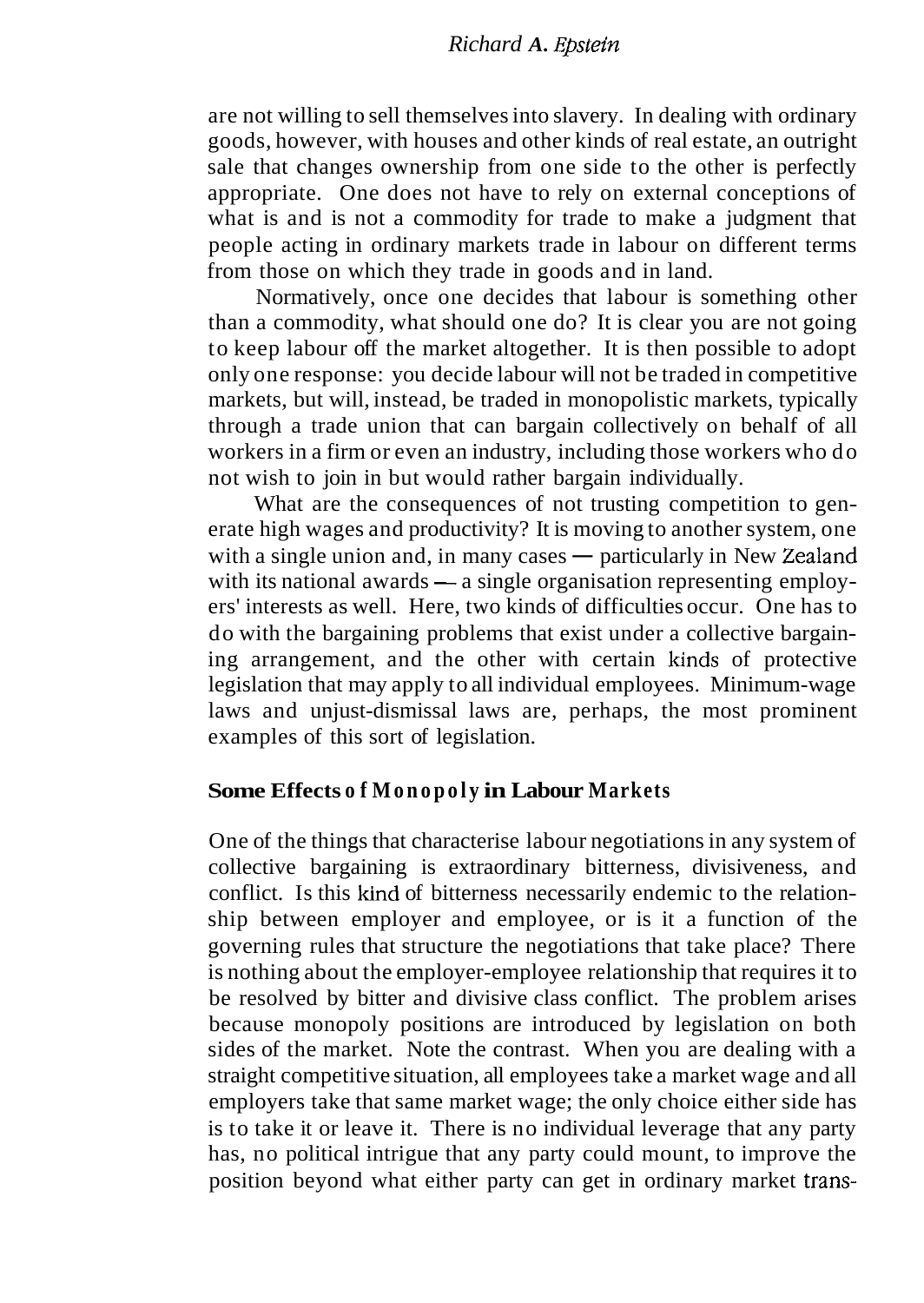actions. But the moment there is a single employer bargaining agency and a single employee union, you have what is called a standard 'bilateral monopoly' situation. No one has 100 or 1000 people to choose from on the other side of the market: it is one against one.

Under this arrangement, there is no unique wage. The bargaining process could generate a wage as high as the monopoly wage, or it could generate a wage as low as the competitive wage, or the wage could fall anywhere in between. As a consequence, both sides have enormous incentives to spend real resources to achieve a solely distributional gain. What it gains, the other side loses. Indeed, even this scenario is too optimistic: since both parties incur the additional expenses of negotiation, the size of the total pie shrinks with each impasse.

Under this incentive structure, it is virtually impossible to have negotiations that are relatively non-problematic; rather, people on both sides engage in bluster and bluff and, in some cases, force or deception; and, in some cases, coalition or intrigue. The result is that you bargain with somebody whom you have every reason not to trust, an attitude as true on the one side of the market as it is on the other.

There is nothing inherent in the way labour works, nothing inherent in the way management works, that requires these kinds of personality traits to dominate contract negotiations. But if you put a pie of fixed size on the table and agree to divide it only if we can get the mutual consent of both parties, the division of spoils brings forth enormous efforts by labour and management alike to get the largest possible share for themselves.

The social consequences of this bargaining system are absolutely debilitating. In the first place, it is now impossible to distinguish between employers with special situations who might need one kind of labour and employers who need another. Everybody has to be bound by the same rigid system so that those people who wish to leave the standard agreement are forced to leave the market altogether. And any new firm that contemplates entering this market will be deterred because it will not see a smoothly flowing market in which wages go up and down with demand and price, much the way a flexible system of monetary exchange works in international markets. Sharp, discontinuous crises, such as strikes, can be replaced by smooth and continuous adjustments in wage levels.

Under the current system of rigid markets, however, the potential entrant will say, 'If this is the way the market works, why do I want to be part of it?' Foreign capital will stay away from New Zealand's shores and domestic people will choose to engage in forms of production,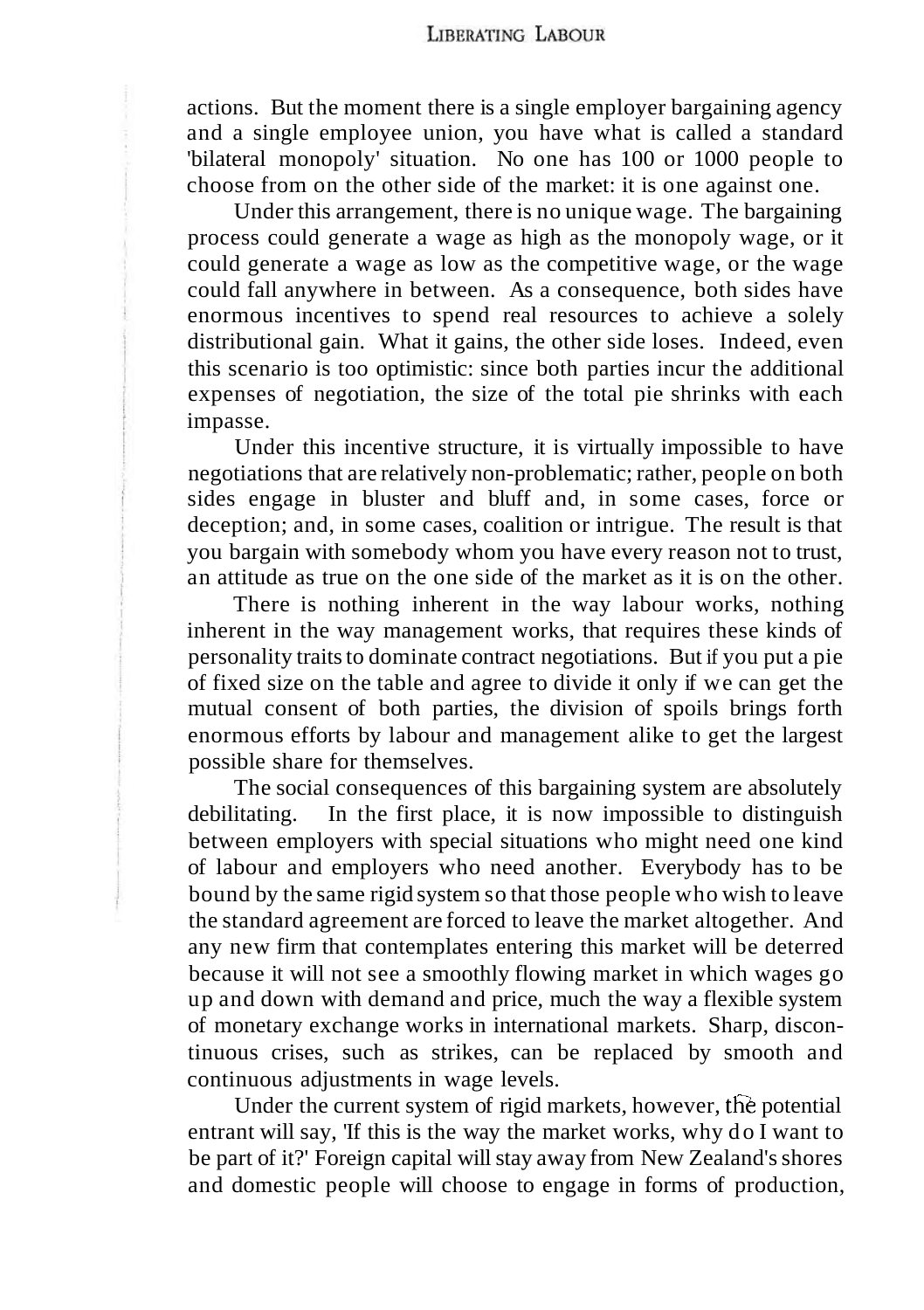such as independent contracting, that might be less efficient than the employment relationship but will be far less troublesome than the system of collective bargaining. Similarly, on the workers' side, there will be enormous amounts of tension because not all workers within a bargaining unit will be similarly situated. Some workers may want full-time employment and others part-time employment. Some may want extensive medical coverage but others may want other fringe benefits. When you negotiate standardised agreements, these individual variations in tastes and demand among workers cannot all be respected simultaneously. Not only will there be immense conflict between employee and employer under this monolithic structure but also major conflicts between different groups of workers.

And all the time we prop up, with public funds, a costly system that manages to get more and more dirt into the wheels of commerce. Inevitably the level of overall production falls systematically below what it could achieve under the alternative competitive scheme. The short-term gains that either management or labour gets from some particular bargaining ploy may loom large but, in the long term, the aggregate level of production and wages will fall to the detriment of labour and management alike.

#### **Some Effects of Mandated Minimum Terms**

The second problem that infects the present labour market has to do with mandated minimum terms of employment. At common law, the standard employment contract was at will: which meant that it could be terminated, as the saying goes, 'for good reason, for bad reason, or for no reason at all'.

Within the framework of modern labour negotiations, it is clear that this simple conception of what a contract is about is no longer permissible. Instead there is, by statute in New Zealand as in many other places, a law of unjust dismissal. The decision as to whether an employment contract shall be continued is no longer one to be determined by the parties and respected by the law. Instead, it's to be determined by the law and forced upon the employer and the employee whether they wish it or not.

Now, what kind of standards can the law create to tell us whether a particular dismissal or demotion is 'unjust'? Conceptually, it is pretty easy to see what has, in fact, proved the case: it will not be possible for any legislative body or any court to develop a standard that will be predictable and comprehensible. The explanation is simple. Descriptively, there is a diminishing rate of return to all things, including labour,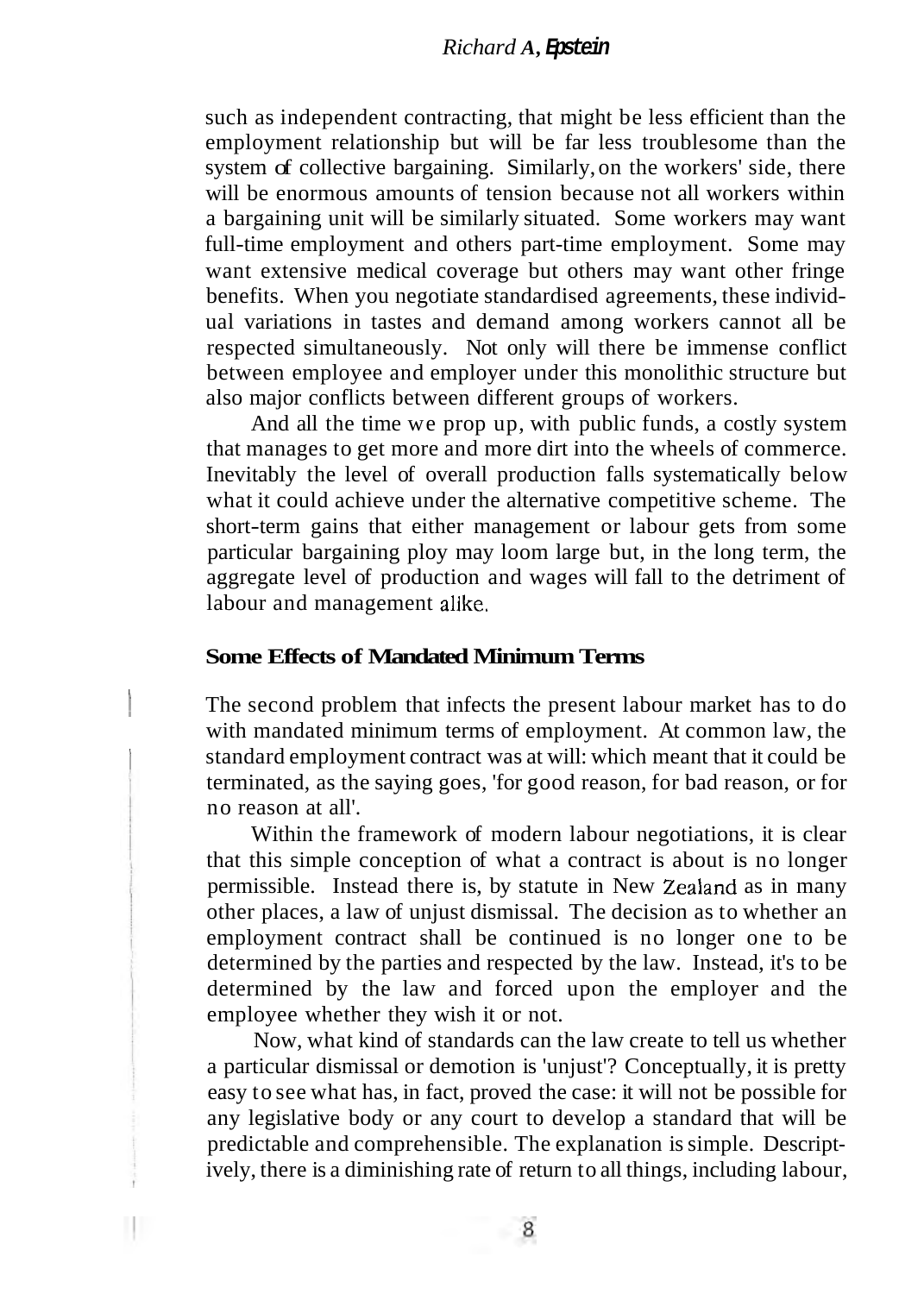so if an employer hires 100 employees, the 10lst may not be worth as much to him as the first. Yet the salary paid will be constant no matter how many employees are hired. Any rational employer not encumbered with the complexities of unjust dismissal law will decide, 'Look, I will hire employees up to the point where the last dollar spent is justified by the revenues I receive. As market conditions change and employees become unattractive to keep, I will fire them because their wages are going to cost me \$100 and their value to me is only \$90.'

If you are dealing with an unjust-dismissal law, you have to decide whether or not these constant marginal and incremental adjustments will be allowable. No court standing outside a contractual relationship has anything like the kind of detailed information necessary to decide whether the marginal benefits of hiring a given worker exceed or are exceeded by its marginal costs or how an employer ought to restructure his business to say how its decisions could be improved with respect to employment.

Since courts cannot make these marginal decisions on the question of redundancies they are apt to move to extreme positions. They insist that, with a case of redundancy, dismissal is justified only by showing that retaining the employee in the business will throw the firm into bankruptcy or insolvency. A decision like that may be a short-term victory for any given worker but its long-term consequences are as catastrophic for workers as a class as it is for management.

When courts say to a given firm that it cannot rationalise its workforce before falling into bankruptcy, workers must be kept on for fear of legal sanctions until the firm is bankrupt. Then, instead of dismissing a single worker, the firm may now be forced to let go an entire staff because there is no way to pay them. The judicial decision says, in effect, it is better to fire 100 workers later than one worker now. Therefore, by law, the system will create the very kinds of catastrophic failures that hurt workers and employers alike.

Will this legal intervention do any good for employees in their long-term job prospects? To answer this, it is essential to consider the way such a legal rule works, not only at the firing stage, but also at the hiring stage. An employer who knows that dismissal on grounds of redundancy will be impossible short of bankruptcy will be very reluctant to expand staff. Instead, the employer faced with increased demand probably will decide to engage in more capital-intensive activities or keep existing staff and expand overtime opportunities. By choosing thus, the employer is not going to face the same level of risk he would have if he had expanded staff, found it was a mistaken decision, and decided to release the new staff or indeed other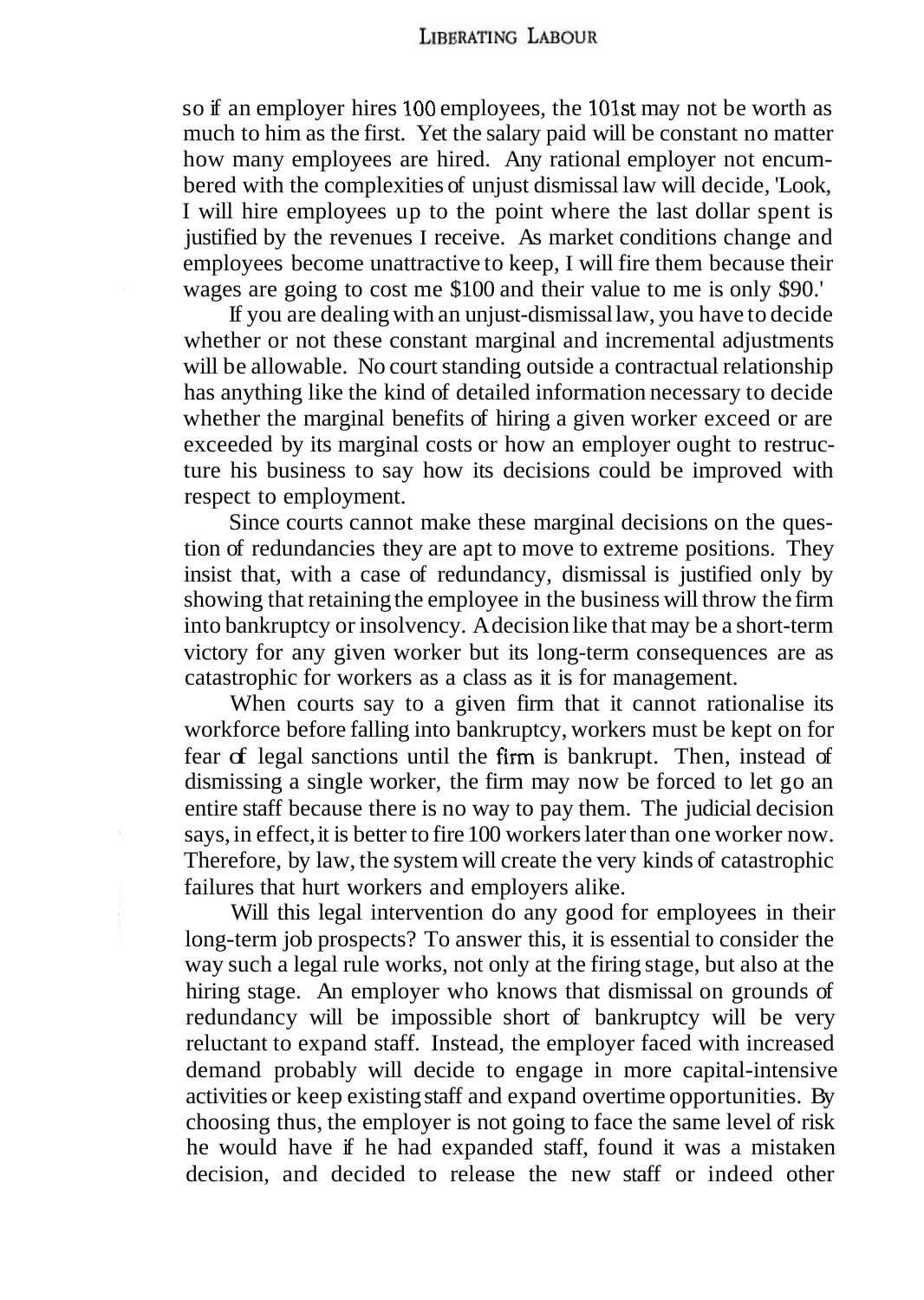#### *Richard A.* **Epstein**

employees. So in an effort to preserve the job for one particular named individual, hundreds of other people seeking employment will not be able to obtain jobs. The law on dismissal will act as an effective deterrent to making new hires.

Discussion about legislation in New Zealand and the United States deterrent to making new hires.<br>Discussion about legislation in New Zealand and the United States<br>unfortunately places too much attention on the particular case — after<br>the feature and net attention on the lang term institu unfortunately places too much attention on the particular case  $-$  after the fact  $-$  and not enough attention on the long-term institutional incentives and disincentives that are thereby created before the fact.

Labour markets will always have their short-term casualties. There is no way you can run a system error-free. But it is an absolute delusion to think you can stop these errors by introducing a legal standard of unjust dismissal, which, even after the enormous amount of articulation within the legislature and courts, comes down to the question of whether or not this dismissal was 'reasonable under all the circumstances': a test that is profoundly useless with respect to the thousands of different circumstances to which it is said to apply.

By spending enormous sums of money to decide the outcome of a particular case, the law diverts much wealth from productive investments in capital and labour, investments that could expand the total amount of social opportunities available for everybody.

There is, in sum, a long-term lesson that can be gleaned by reexamining the way labour markets are regulated. The modern tendency is to look at individual cases of injustice and to argue that something has to be done by the state to make sure those cases are not going to occur. To plug a small gap, the law creates all sorts of rigidities which may themselves introduce many other kinds of injustices, some much worse than the original injustice.

#### **Conclusions**

There is no way to secure greater happiness and success for a society through rules that restrict the overall level of growth and productivity within the economy. There is no way that a system that produces less output, instead of more, can hope somehow to be clever enough, through administration and litigation, to figure out just that ideal distribution of wealth, so that a poorer society can direct its scantier resources to just those people who deserve it most.

In the end you have to return to a very different way of understanding labour relations, which is to recognise quite consciously that some degree of injustice is inseparable from the operation of all mass institutions. That being so, the best protection for individual workers is not the ability to sue an employer but rather to say: if I have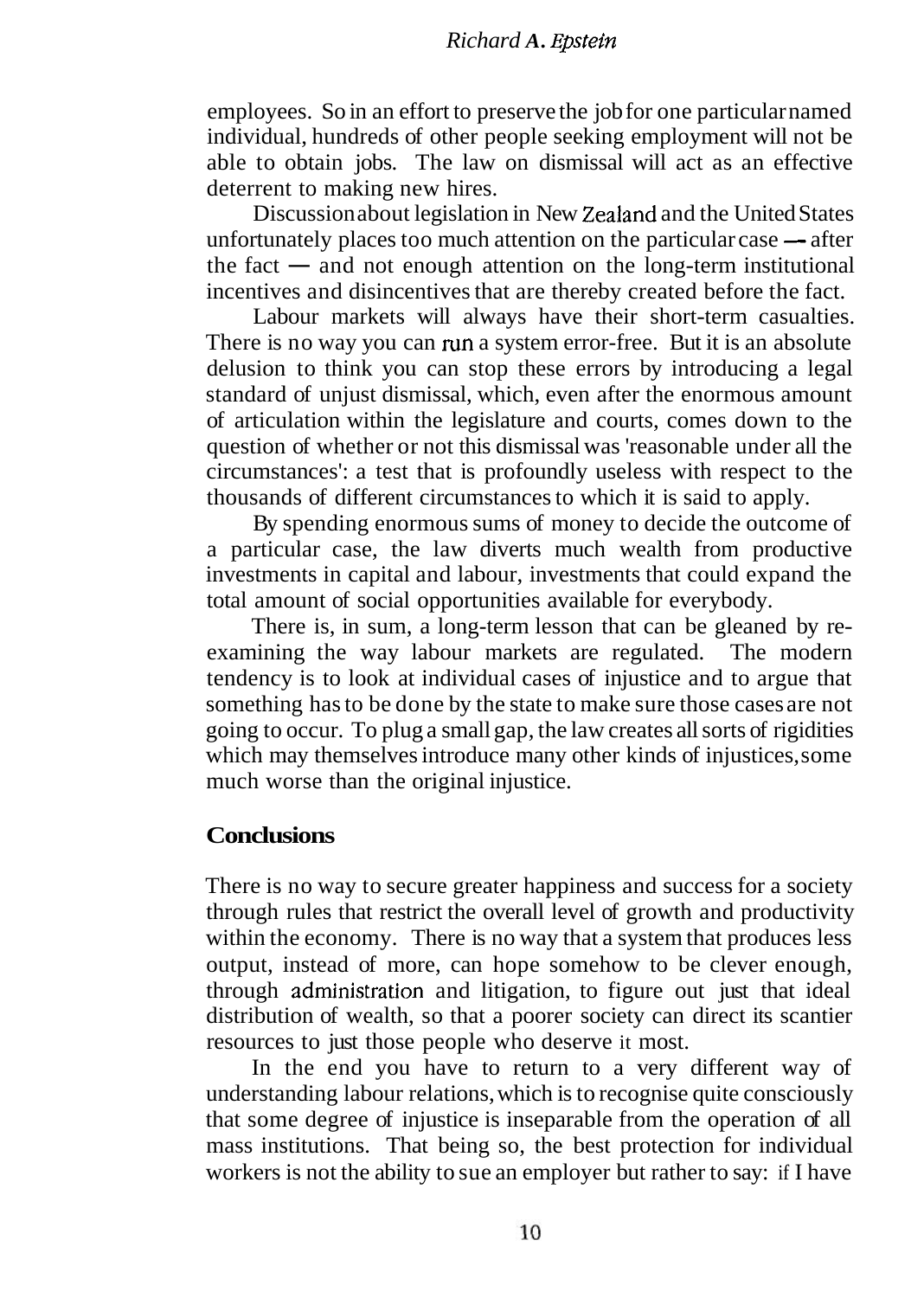been wrongfully dismissed from one job, I will be able quickly to find another. Yet this will not be too common an occurrence, since the employer will have to pay for his error through lost reputation. Open labour markets are the greatest protection against individual injustice.

Unjust-dismissal laws, in general, are a mistake for they place too much weight on the so-called justice of individual cases and too little weight on the overall institutional structure. But in addition, unjust dismissal laws tie in an important way into the larger structural system of national awards. Because that bargaining structure blocks new entry on both sides of the market, it effectively curtails labour mobility. The foreclosure of new entry redounds to the disadvantage of people who lose jobs and then gravitate to unjust dismissal laws to forestall that possibility. Just as industry-wide bargaining and unjust dismissal laws rose together, so they should fall together.

Once, by law, you change the labour market in one dimension, the whole employment situation changes as well. If you can introduce Once, by law, you change the labour market in one dimension,<br>the whole employment situation changes as well. **F** you can introduce<br>competitive labour markets with multiple actors — unions, individual the whole employment situation changes as well. **F** you can introduce competitive labour markets with multiple actors — unions, individual workers, and employers — then new entry and high mobility are best achieved, not by devoting your talents to a world of litigation and intrigue, but by devoting them to gainful exchange from trade. You can change your focus and change the direction of your labour market, so that even those who regard themselves as short-term losers from the deregulation of labour markets will, in the end, see themselves as longterm winners.

There will be an awkward transitional moment, of course, but if you persevere with what sound theory tells you is the right course of legislative policy, then you can go a very long way to liberating labour for the benefit of labour, management, and for the public at large.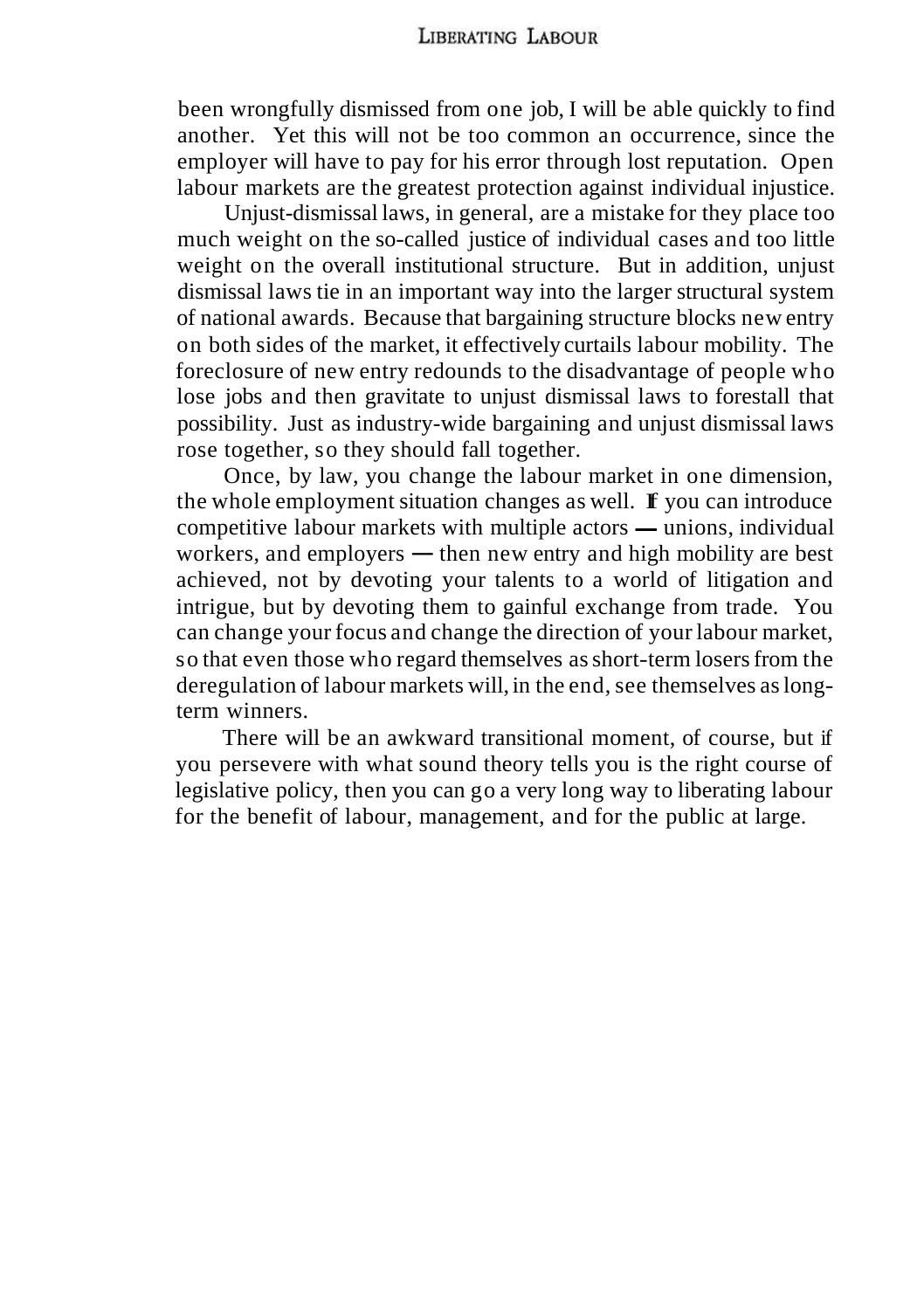### **Questions and Answers**

*Should workers in an enterprise be able to decide to bargain collectively and to make that universal; and should employers have the rlght to comment on how their workers baqain?* 

**Epstein:** Those are two essential questions, The basic position ought to be as follows: every individual should be able to control the offers he makes either to give or to receive employment. Nobody should be able to compel anybody else to accept an offer except those he finds in his own self-interest. Now, if this is the basic position, what does it say about the union situation? It says that (to take the easy case) if management and labour both agree that a closed shop is the preferable way of organising a particular plant, there is no principled objection against that.

I do not want to be understood as saying that union organisations have no useful function to perform within a plant. That strikes me as demonstrably false. There are many cases in which grievance procedures, for example, can only be effectively maintained if there is some professional on the other side of a dispute from an employer.

An employer who wants to attract labour may be quite willing to give a union some kind of a closed shop in exchange for other An employer who wants to attract labour may be quite willing to<br>give a union some kind of a closed shop in exchange for other<br>concessions not obtainable under the current system  $\rightarrow$  as, for concessions not obtainable under the current system  $\rightarrow$  as, for example, the right to choose which applicants join the union  $\rightarrow$  that is, to have an employer sign off before memberships are going to be allowed. I am willing to let them do it.

Suppose we change the situation. Suppose the workers come amongst themselves and decide unanimously that they will only work in a plant in which the employer agrees to recognise them as a closed shop. I do not think they can, even with their unanimous consent, bind the employer to that arrangement. If the employer says, 'Look, I think the terms of trade are absolutely onerous and I do not want it', he can turn them down. If he wants to go so far as to say 'I do not want to have any union in my plant at all, and anyone who wants to join me has to abandon it', that is OK, too.

The result of this will be that a market will eventually emerge containing virtually all forms of labour organisation. There will be some closed shops with employers' consent, there will be some open shops in which some workers are members of a union with employer consent while other people will be hired without union affiliation, and there will be some other situations in which an employer will refuse to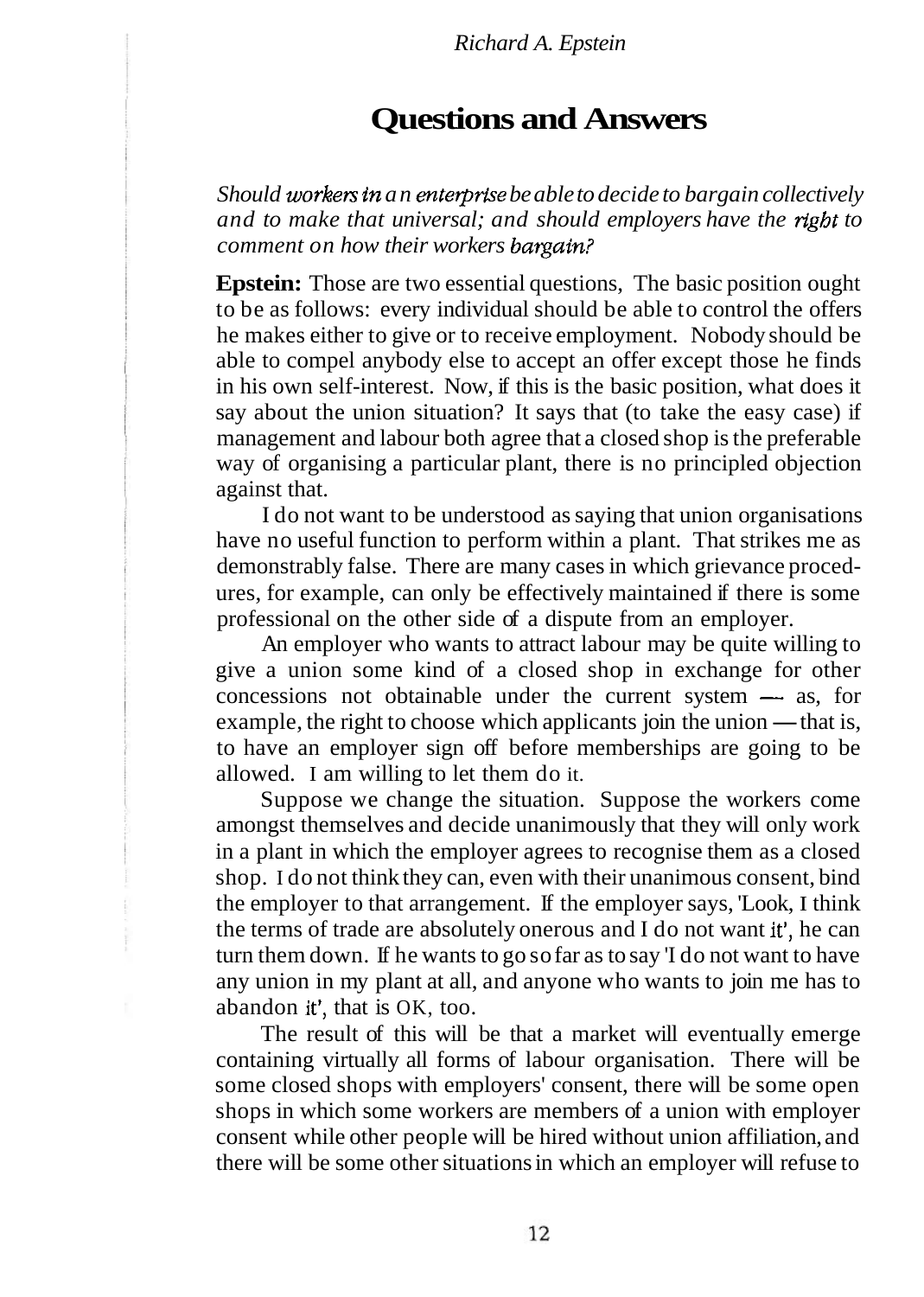hire any union member. The interesting thing is: what will wages look like under this distribution? You will not be able, as an employer, to maintain the third option of no unions by paying systematically below those your competitors pay. There soon will be competition, not only for wages, but for industrial forms. I cannot predict which way that competition will come out but I suggest that some workers are very comfortable with unions, other workers are very hostile to them, some are in between. Therefore, it is quite possible that three forms of industrial organisation will emerge simultaneously and persist over time.

The bottom line, therefore, is that there will be a much greater choice than there is under the current arrangement, where if you don't like what the national award stipulates you are out of luck, no matter which side of the market you are on. The basic answer to the question is that I would not have any preconception as to what form of market organisation will emerge; I would just stick to the original position of the individual worker having control over his labour and the employer having control over capital and then let them figure out what interactive patterns will take place. If there are thick markets, both sides will profit from the productive exchange and that probably should be enough to satisfy us all.

#### *If individual workers should be allowed choice, should minority shareholders be allowed to set the overall approach of the firm?*

Within any corporation, there is no standard form contract between majority and minority shareholders that tells you in principle what the allocation of power ought to be between the two sides. In some cases, you may have cumulative voting of a board of directors: that is, where you have ten votes, you may cast them all for a single director. In other cases you may wish to prohibit that by charter. In some cases, you can get buyouts with appraisal rights, in other cases not.

The two cases, corporations and unions, are exactly analogous: essentially, in a world without a union in place, you could get unanimous consent by all participants as to what the future contractual arrangements will be. So it is when you start a new corporation. There is nothing that tells you that all corporations ought to have the same internal governance structure; likewise, there's nothing that tells you all unions and all plants ought to have the same governance structure. Given what we know about the law of contracts, and patterns of contracting behaviour, we can be confident that an enormous variation across corporations and unions occurs for subtle reasons we do not fully understand. We should not push our luck and constantly try and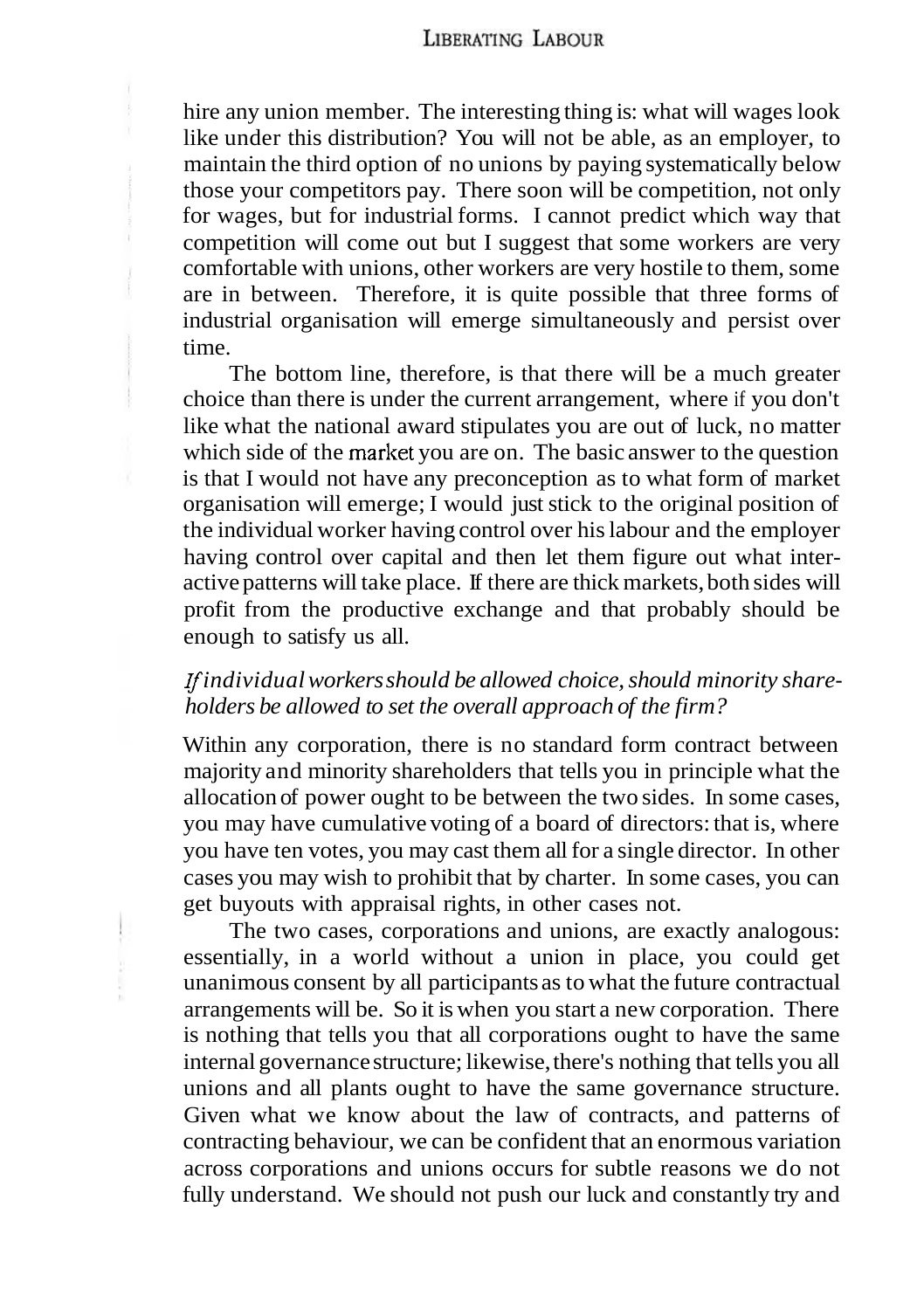impose a monolithic structure in either of these markets.

I have taken very strong positions on the question of what sort of mandatory disclosure ought to be made with respect to new issues in the public market. I do not see any justification for a set pattern of disclosures, precisely because of the variations across corporations. So perhaps your question invites the following response: there is a lot with corporate and securities law that needs to be changed, just as there is with the current bilateral monopolistic bargaining structure in labour markets.

*How do you deal with the short-tern losers in the hbour market, those who will end up as John Steinbeck predicted in his book about the American depression The Grapes* **of** *Wrath* ?

It is not at all clear what happens to short-term losers or indeed how you can identify them.

First of all, there will be some perceived short-term losers in every market because if everybody thought himself a winner from the dislocations that are otherwise going to take place, there would be no political opposition to it. The question then is how long you think the short-term losers will last. If you think these markets will be fairly slow to adjust to a new kind of environment, then maybe you ought to have a cash-transfer system or a slow, transitional introduction of the new rules so that people can adjust. My view, however, is that the transitional period will be very, very rapid and that the greatest protection short-term losers can have is entry of new employers, including new people from overseas, in the investment market to bid up demand for labour. In addition, you already have a social insurance system in place. I would rely on that, but certainly not expand it. Otherwise, I would not provide any special protection, because that protection will prevent people from making very quick searches for alternative employment.

Steinbeck was a great novelist, and *The Grapes of Wrath* is a powerful novel, but I have difficulty with treating novelists as arbiters of labour policy. Often they misunderstand the way these markets work. For example, in the 1930s a massive deflation threw the entire farm economy out of whack. The deflation substantially increased in real terms the size of the standard farm debt to the point that farmers could no longer carry them. The financial crunch led to the wholesale disintegration of that market. Yet you could read *The Grapes of Wrath*  cover to cover without finding any explanation about the relationship between the deflation attributable to Presidents Hoover and Roosevelt, and the dislocation that took place in the farm labour market.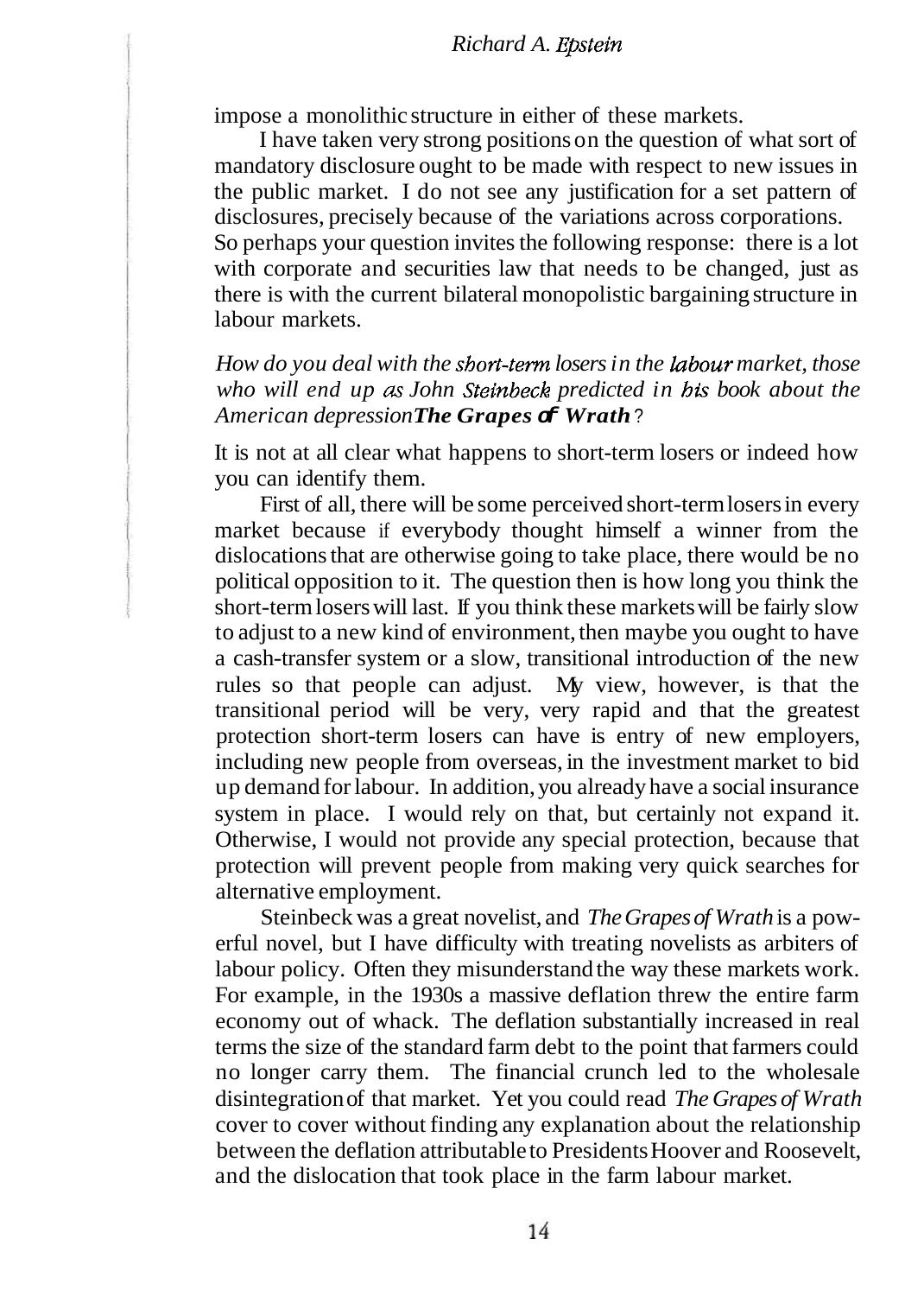To repeat: the best thing to do with the short-term losses is to grin and bear them. Once people realise there is no going back, then, instead of trying to preserve the status quo, they will start scrambling for success in the new markets. These markets will be wildly different from any market you've otherwise seen.

Let me give you another analogy that helps you understand what labour markets are like and how they could be transformed. In the United States, both Chicago and New York have extensive housing rental markets. New York's is a rent-control market, which has powerful similarities to the way labour markets are organised in New Zealand. There is a rent control board that takes submissions from all landlords and all tenants, and imposes a structural settlement that tells landlords the allowable raises on annual rent. And it is an annual bloodletting. Every year the newspapers describe the way the system works: screaming and yelling until finally an award is struck. Housing supply is perpetually short; people spend hours, years, trying to plot a way to get a house in the New York market. Some landlords are thugs of the worst order; they have been known to burn people out of their units to sell them for condominiums.

In Chicago, however, nobody knows who is a landlord and who is a tenant. It is a completely unregulated market and apartments turn over frequently. Apartment leases end twice a year. People want to get a lease on July 1, they come into town on June 25, and nobody thinks twice about it. The landlords and tenants are the 'same' people in the two cities. Why do they behave like such crazed individuals in one place and like rational sober individuals in the other? It is because of the incentive structures imposed by the regulations on prices.

The moral is this: you cannot assume that if you deregulated your labour market domestically everybody would continue to behave the same old way when the incentives were totally different. People who for the longest time were always thinking about job security and retrenchment will now start to think about opportunity. Supply will start to flow in on both sides of the market, and, in the end, short-term losers will be swamped by the great long-term gain. I would not want to disturb that process by creating any extra palliatives; that will only introduce a scheme of mini-regulation that will expand until you are right back to where you started. The opportunity for a truly beneficial institutional change will have been lost.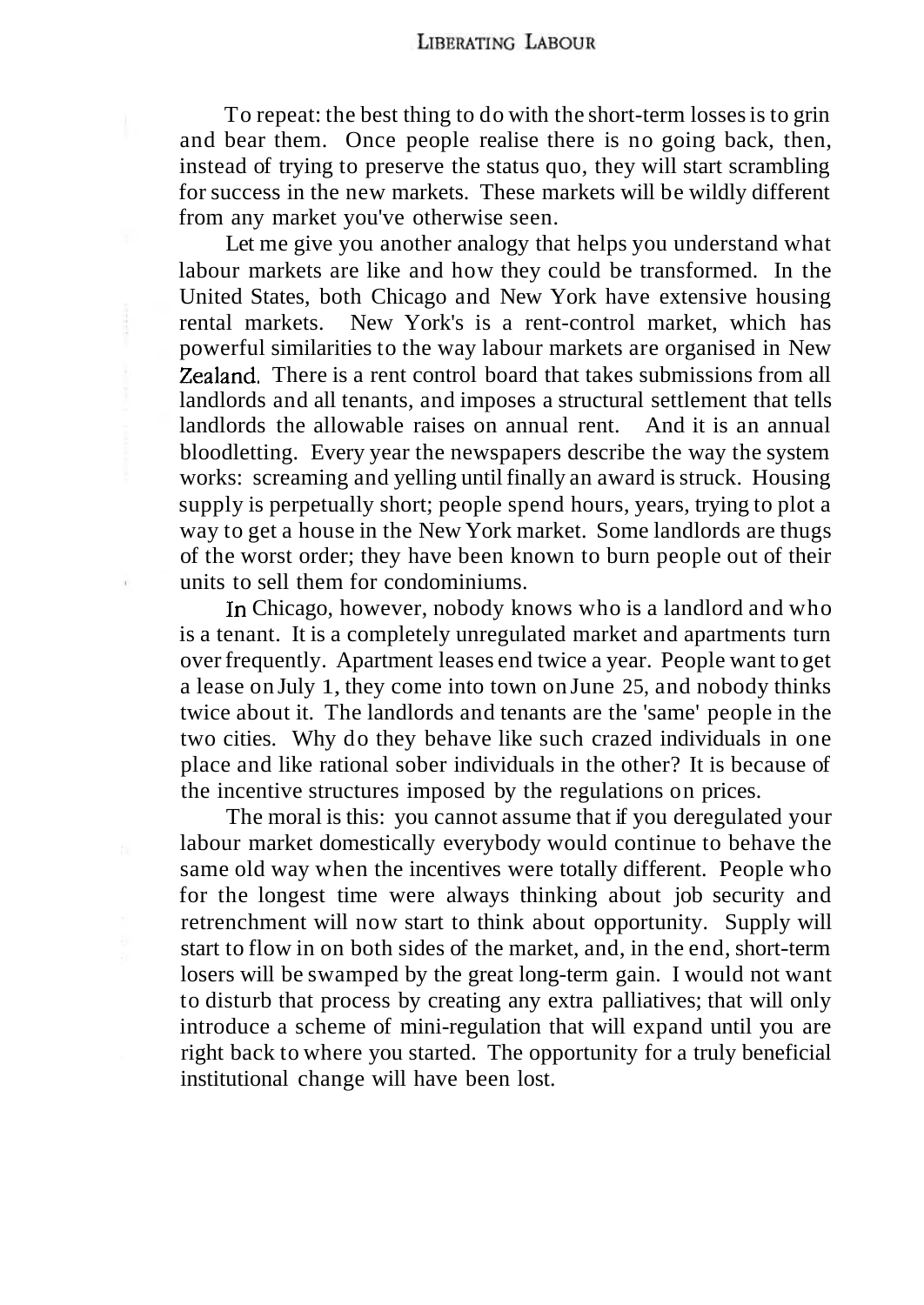#### *Richard A. Epstein*

*In a free labour market,* is *it a legitimate function of government to make unemployment an economically viable alternative to employment?* 

That is a question about which I have had enormous amounts of uneasiness. Basically the problem is this: if you have a system of unemployment insurance, which promises individuals an amount roughly comparable to their wage, there's an enormous incentive not to work.

The hard question is whether a system of job incentives in the marketplace is compatible with the system of unemployment insurance in one form or another. I think there is a real tension there. Indeed, one of the problems about socialism in the welfare sector is that it will always undermine participation in the market. But current levels of welfare support have not induced people to quit unions in droves and go on the dole. Therefore, if as I suspect will be the case, you soon start to see wage levels rise with productivity, and you hold constant the level of unemployment benefits now available, you will create a larger gap between the market wage and unemployment support, resulting in a lower level of disincentives.

Deregulating the labour market is not simply a distributional play - you're not making employers \$100 dollars, and employees \$100 poorer. I have no particular interest in that kind of a scheme. What you are doing in effect is raising the level of effort on both sides. If that happens, and workers become better off in the long term, the incentives to get out of the labour market will be even weaker. Once you have achieved change in the labour market, then I think it's appropriate to see whether the system of unemployment insurance, medical benefits, and education benefits as provided in New Zealand is what you want, or whether these programs should be oriented along more market principles. But I would not want to link the two things together even as a matter of politics. If you do so, someone will say we cannot deregulate the labour market until we figure out the welfare system, and that's a sure recipe for paralysis.

The two issues are now relatively distinct; I think you ought to keep them that way and recognise that the short-term interactions are apt, for the reasons I just gave, to be more beneficial than harmful.

#### How does workers' compensation fit into a free market system and how *does it compare with New Zealand's accident compensation scheme?*

Let me give you in two minutes or less the thumbnail history of workman's compensation laws in England and the United States.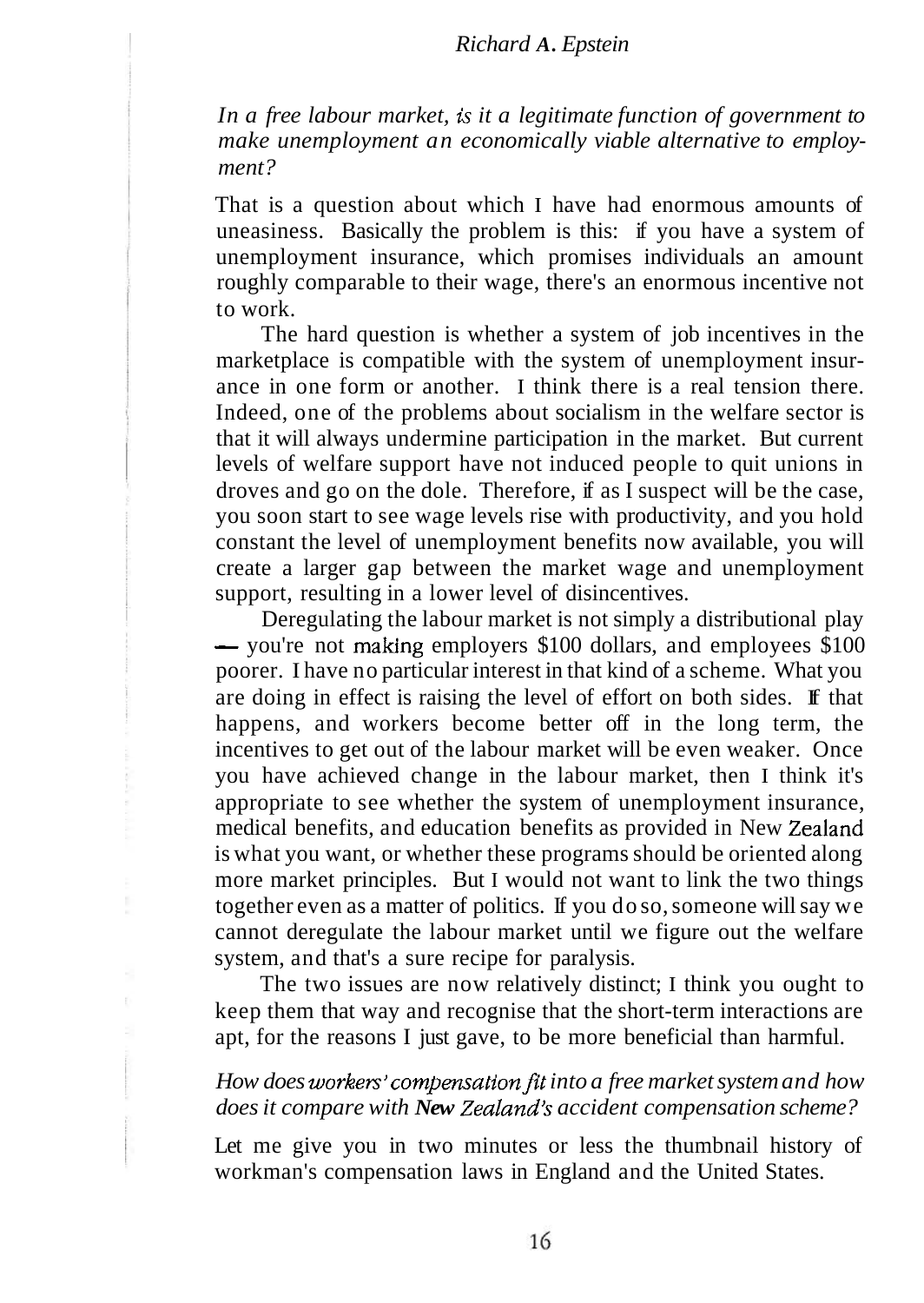Back in the 19th century, the dominant law on employment at common law was as follows: workers took the risk of their employment and could not sue their employer unless they could show negligence, and very often it was impossible to do that. At the time those rules were dominant, there were in the mines and railroads in England, starting in the late 1860s, a fair number of voluntary workman's compensation plans organised jointly by unions and management. They decided that the basic structure that existed at common law was inefficient for at least some forms of work, and that it was possible to have a system that broadened the coverage to include any accident arising in the course of employment, so reducing the amount of awards paid in individual cases and the administrative cost, and leaving both sides better off than they were before. There was nothing intrinsically unstable about that system. It covered 25-35 per cent of the heavy industries, but did not penetrate the retail trades, largely because the accident levels were so low there that no one ever really worried about them.

What drove that system out was regulation: the Workman's Compensation Act in England in 1897 said that any private plan for workman's compensation had to meet the level of compensation required under the Act. But who has better information about the optimum level of compensation: the union and the employer getting together based upon what exists in the plan, or somebody in parliament? If you believed the latter, you would want to drive the plans out. And that's what they did. So, by 1905 or so, all the private plans in England had gone.

In the United States, the Wainwright Commission in 1910 in New York found, through an exhaustive investigation of the condition of workers' compensation in that state before the passage of the 1911 York found, through an exhaustive investigation of the condition of<br>workers' compensation in that state before the passage of the 1911<br>New York Compensation statute, huge numbers of major employers —<br>Re O Beilward Canand F New York Compensation statute, huge numbers of major employers —<br>B&O Railroad, General Electric, International Harvester — with voluntary plans of the same sort as in England.

There is no reason why this could not be done on a voluntary basis. Transaction costs between the parties are low; gains from trade are very high. It is clear today, even with heavy regulation on workman's compensation, still in many markets  $-$  mainly disability  $$ voluntary compensation is provided above and beyond what the law requires. No reason it cannot happen here.

Now, what about the statutes? There are basically two tales of statutes under workman's compensation. One of them is moderately benevolent, and the other is totally destructive. The moderately benevolent program says: We have seen these voluntary plans and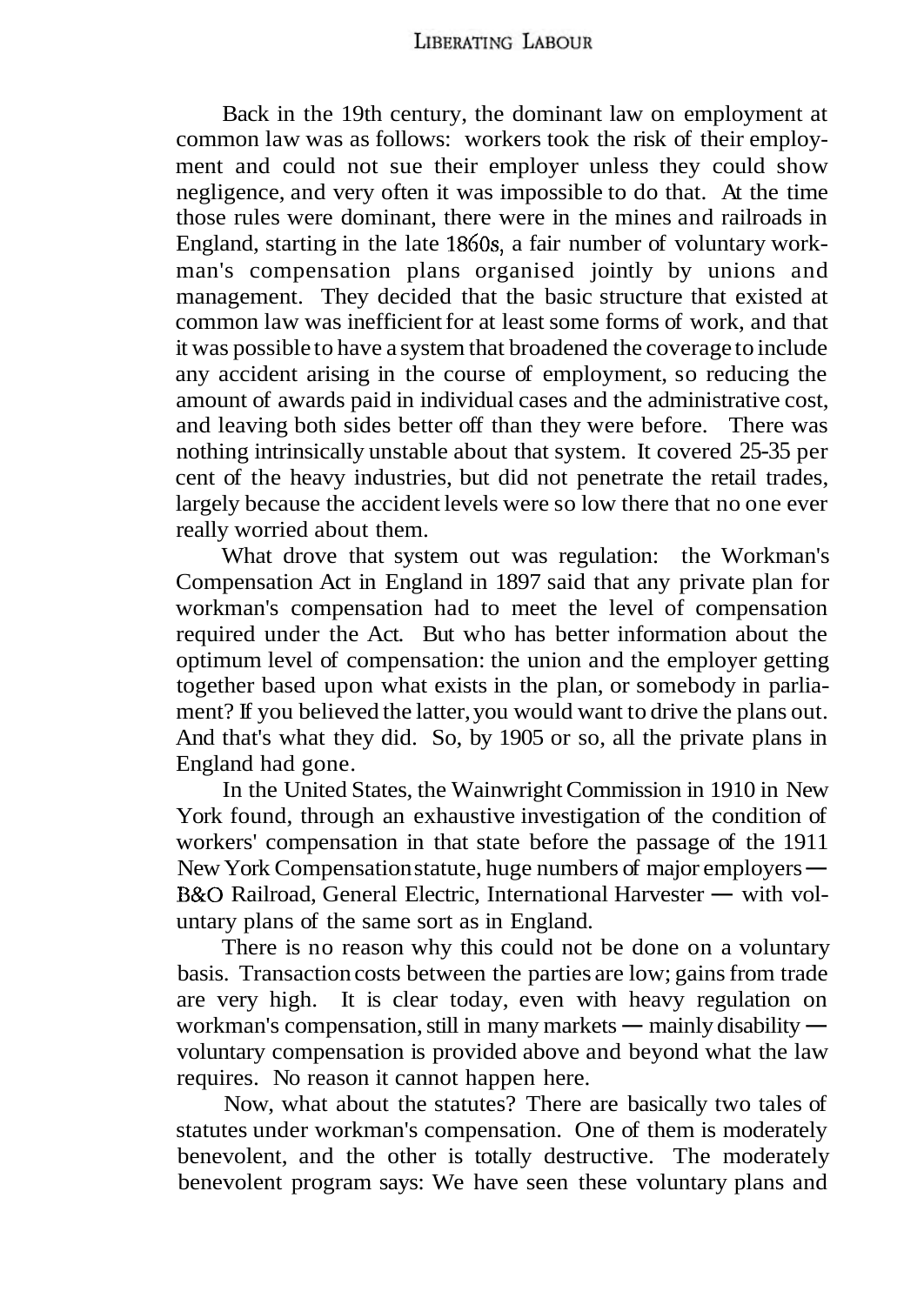#### *Richard* **A. Epstein**

they look pretty good. We are going to impose them on everybody and keep the levels of compensation reasonable. If you do that, and if the political process is attuned to what unions and workers and management want, for the most part everything is stable. At that point, you do not have any improvement over what a voluntary plan will give you but you do not have any enormous detriment, either.

On the other hand, if it turns out that politics get intense, as, for example, happened in my home state of Illinois in the mid-1970s, and somebody decides by statute to double the level of compensation in all relevant categories, it's a total catastrophe. So it's the usual result that one sees when you entrust the levers to monopolistic practices through government legislation. Things may go very well, and if they go very well, nobody notices. But when they go badly, legal intervention just blows the whole thing up and creates all sorts of dislocation.

In a systematic program that respects first principles, the best the state should do is to provide a standard set of default provisions with respect to workman's compensation. If your industry or your plant doesn't seem to fit this model, you can go back to some other system of insurance. That would work out surprisingly well. But the current system has very opposite results.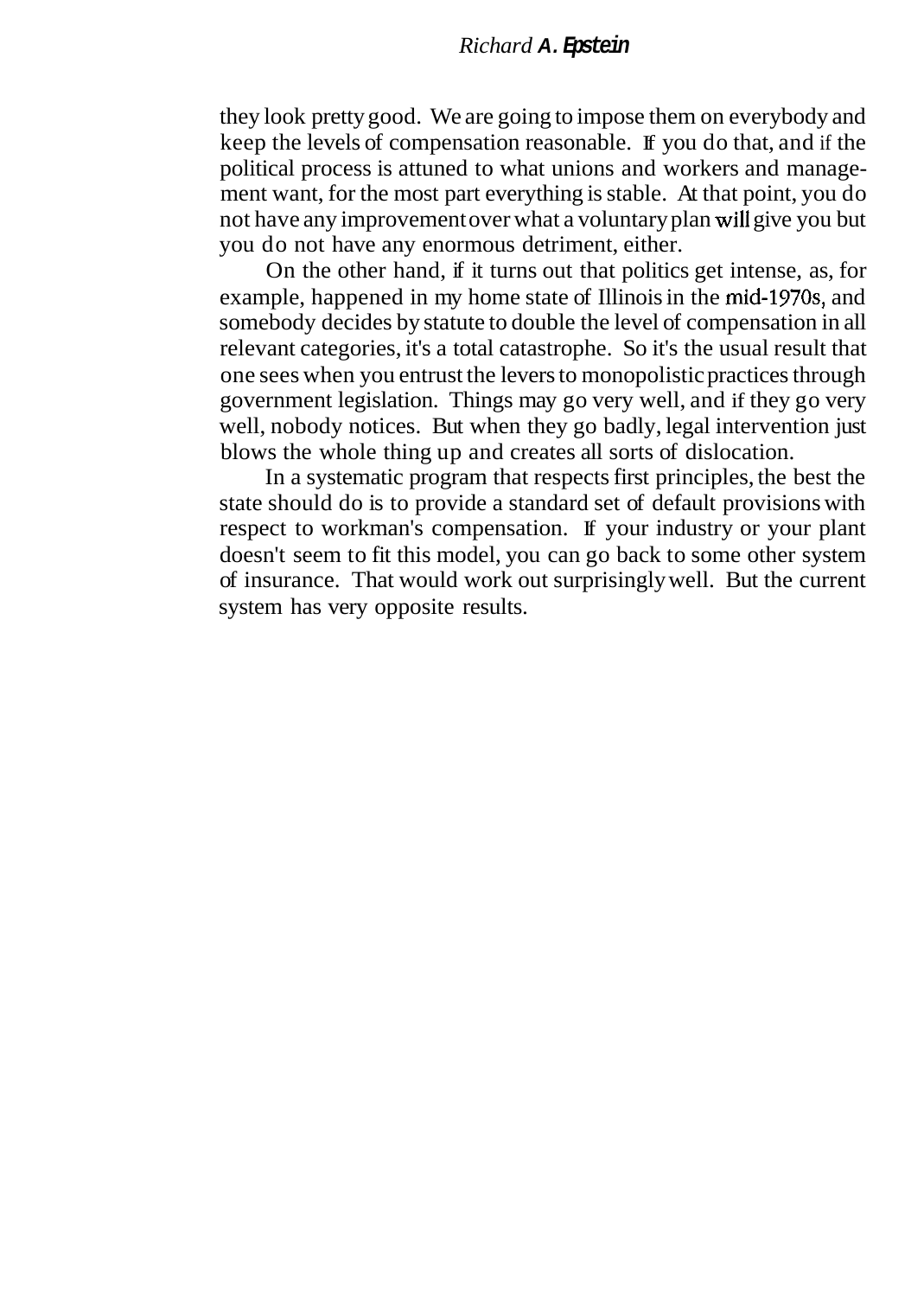## **Selected CIS Occasional Papers**

|                                                                                                        |        | A\$    | NZ\$*  |
|--------------------------------------------------------------------------------------------------------|--------|--------|--------|
| Beyond the Current Pessimism by Ray Ball<br>(1987) ISBN 0 949769 37 1                                  | [OP18] | \$4.95 | \$6.95 |
| Ideas, Interest and Experience by Roger Kerr<br>(1988) ISBN 0 949769 33 9                              | [OP19] | \$3.95 | \$5.95 |
| Social Welfare: The Changing Debate by David G. Green<br>(1988) ISBN 0 949769 41 X                     | [OP20] | \$5.95 | \$8.95 |
| The Long Debate on Poverty by R. M. Hartwell<br>[1988] ISBN 0 949769 42 8                              | [OP21] | \$3.95 | \$5.95 |
| <b>Endangered Freedom by Thomas Sowell</b><br>(1988) ISBN 0 949769 45 2                                | [OP22] | \$3.95 | \$5.95 |
| The Crisis in Law by Norman Barry<br>(1989) ISBN 0 949769 46 0                                         | [OP23] | \$3.95 | \$5.95 |
| The Ethics of Economic Freedom by Herbert Giersch<br>(1989) ISBN 0 949769 487                          | [OP24] | \$3.95 | \$5.95 |
| The Egalitarian Conceit: False and True Equalities by Kenneth Minogue<br>(1989) ISBN 0 949769 50 9     | [OP25] | \$4.95 | \$6.95 |
| The Education Monopoly Problem by Edwin G. West<br>(1989) ISBN 0 949769 517                            | [OP26] | \$4.95 | \$6.95 |
| <b>Economic Control or Economic Development?</b> by Peter Bauer<br>(1990) ISBN 0 949769 533            | [OP27] | \$3.95 | \$5.95 |
| Population Growth: Curse or Blessing? by Peter Bauer<br>(1990) ISBN 0 949769 55 X                      | [OP28] | \$3.95 | \$5.95 |
| Are We Winning? by Antonio Martino<br>(1990) ISBN 0 949769 56 8                                        | [OP29] | \$3.95 | \$5.95 |
| Socialism is Dead But Leviathan Lives On by James Buchanan<br>(1990) ISBN 0 949769 57 6                | [OP30] | \$3.95 | \$5.95 |
| The Third World Debt Crisis: Can't Pay or Won't Pay? by Peter Bauer et al<br>(1990) ISBN 0 949769 60 6 | [OP31] | \$4.95 | \$6.95 |
| <b>Reflections on Privatisation by Roderick Deane</b><br>(1991) ISBN 0 949769 63 0                     | [OP32] | \$4.95 | \$6.95 |
| The Fraternal Conceit: Individualist versus Collectivist Ideas of Community<br>by Chandran Kukathas    |        |        |        |
| (1991) ISBN 0 949769 63 0                                                                              | [OP33] | \$4.95 | \$6.95 |
| The Market Process and Environmental Amenities by Terry L. Anderson<br>(1991) ISBN 0 949769 657        | [OP34] | \$4.95 | \$6.95 |
| Dismantling Socialism: A Preliminary Report by Václav Klaus<br>(1991) ISBN 0 949769 69 X               | [OP35] | \$3.95 | \$5.95 |
| Liberating Labour: The Case for Freedom of Contract in Labour Relations<br>by Richard A. Epstein       |        |        |        |
| (1991) ISBN 0 949769 70 3                                                                              | [OP36] | \$3.95 | \$5.95 |

All prices are in Australian and New Zealand dollars and are subject to change without notice.<br>Please include 10% of your total order for postage & packing (max. A\$4.00 or NZ\$5.00) \*includes GST